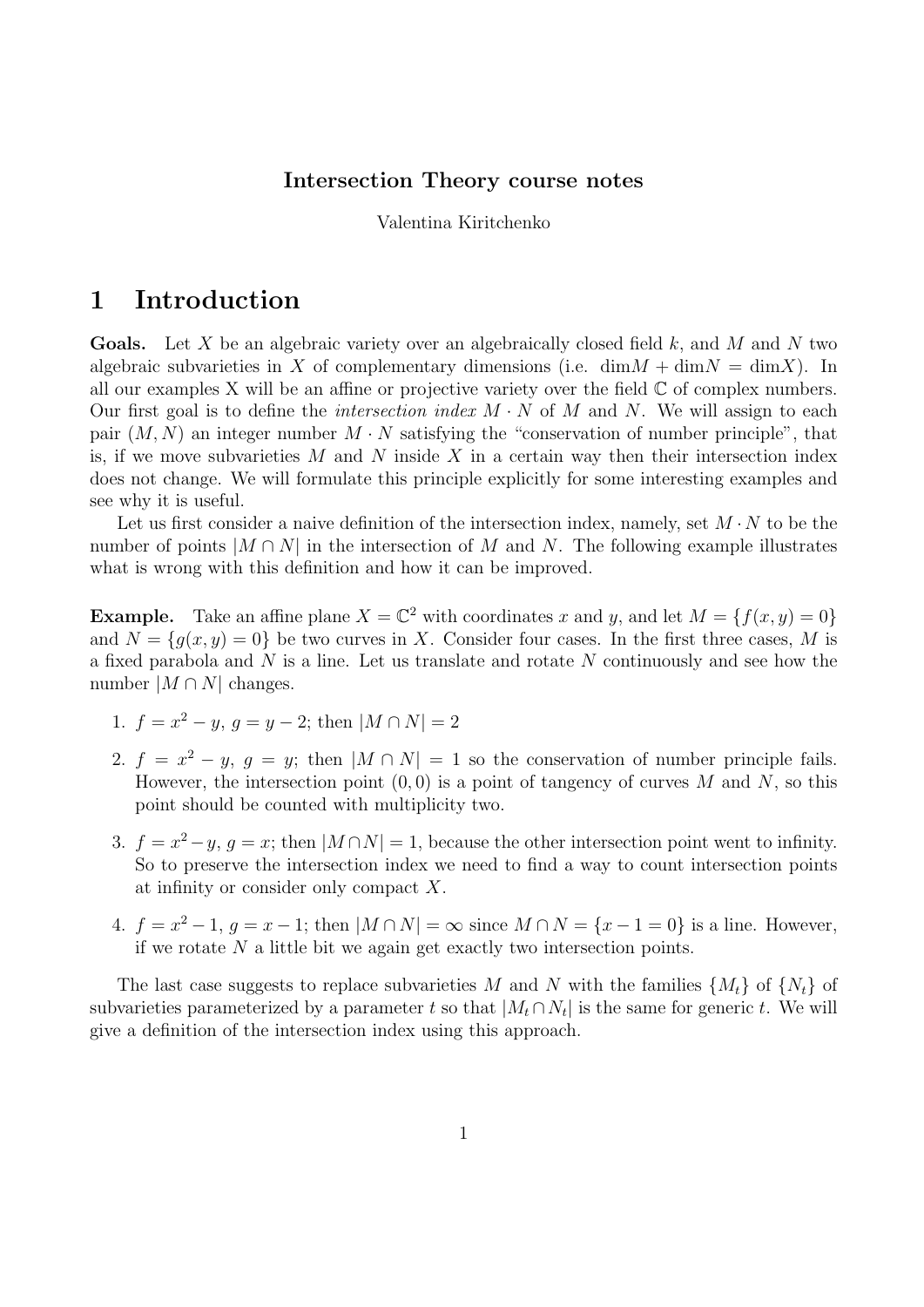Motivation. Intersection theory had been developed mainly in order to give a rigorous foundation for methods of enumerative geometry. Here is a typical question considered in enumerative geometry.

How many lines in 3-space intersect 4 given lines in general position?

Here is Schubert's solution. Choose 4 lines  $l_1$ ,  $l_2$ ,  $l_3$ ,  $l_4$ , so that  $l_1$  and  $l_2$  lie in the same plane, and so do  $l_3$  and  $l_4$ . It is easy to check that in this case there are exactly two lines intersecting all 4 lines, namely, the line passing through the intersection points  $l_1 \cap l_2$  and  $l_3 \cap l_4$ and the intersection line of two planes containing  $l_1$ ,  $l_2$  and  $l_3$ ,  $l_4$ . Then by "conservation of number principle" the number of solutions in general case is also two.

To solve problems in enumerative geometry, Schubert developed calculus of conditions (the original German word for condition is "Bedingung"). It is now called Schubert calculus. An example of condition is the condition that a line in 3-space intersects a given line. Two conditions can be added and multiplied. E.g. denote by  $\sigma_i$  the condition that a line intersects a given line  $l_i$ . Then  $\sigma_1 + \sigma_2$  is the condition that a line intersects either  $l_1$  or  $l_2$ , and  $\sigma_1 \cdot \sigma_2$  is the condition that a line intersects both  $l_1$  and  $l_2$ . Then the above question can be reformulated as follows: find the product  $\sigma_1 \cdot \sigma_2 \cdot \sigma_3 \cdot \sigma_4$  of four conditions.

We will discuss interpretation of Schubert calculus via intersection theory on Grassmannians. For instance, we will see that each condition  $\sigma_i$  defines a hypersurface in the variety of lines in  $\mathbb{P}^3$ , and  $\sigma_1 \cdot \sigma_2 \cdot \sigma_3 \cdot \sigma_4$  is the intersection index of four hypersurfaces.

## 2 Conservation of number principle and its applications

We will now consider several examples in low dimension where the conservation of number principle arises naturally. In each case, an appropriate version of this principle will be formulated explicitly and then used to obtain some numeric results. In particular, we will find the number of zeroes of a polynomial in one variable (Fundamental Theorem of Algebra), the genus of a generic plane curve and the number of common zeroes of two polynomials in two variables (Bezout Theorem).

**Fundamental Theorem of Algebra.** Let f be a complex polynomial of degree n. The Fundamental Theorem of Algebra asserts that a *generic f* has *n* distinct complex roots. We will call a polynomial *generic* if it does not have multiple roots (i.e. all roots are simple). The space of all monic polynomials of degree *n* can be identified with  $\mathbb{C}^n$  (the polynomial  $x^{n} + a_{1}x^{n-1} + \ldots + a_{n}$  goes to the point  $(a_{1}, \ldots, a_{n})$ ). Then it is easy to show that generic polynomials form a Zariski open dense subset in  $\mathbb{C}^n$ .

**Remark.** We will repeatedly use the notion of *generic* object. In each case, there will be a family of objects parameterized by the points of an algebraic variety, and *generic* objects will correspond to the points in some Zariski open dense subset of this variety. In particular, almost any object in the family is generic. In each case the subset of generic objects will be defined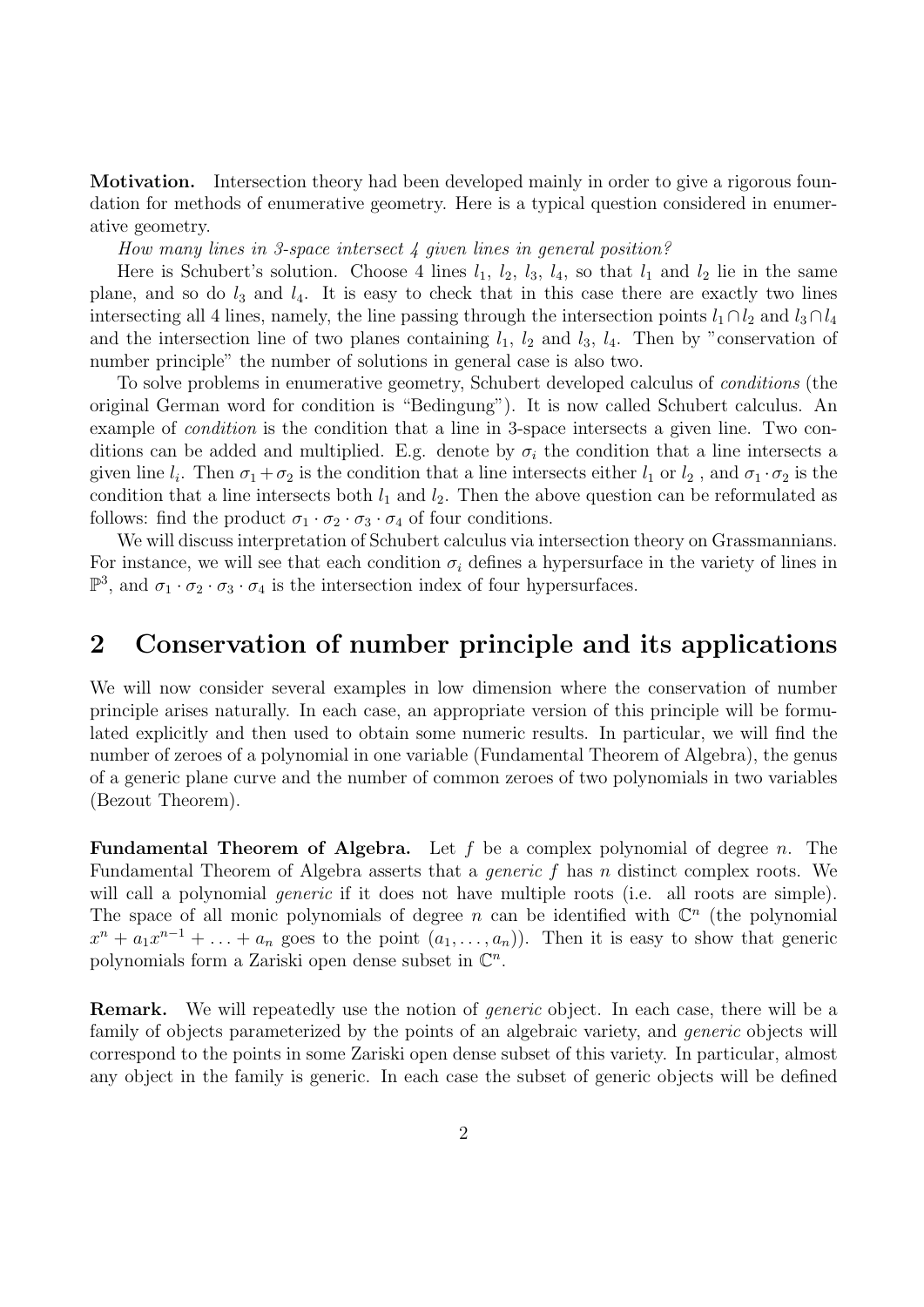by an explicit condition (like the one above) and it will be left as an exercise to check that all generic objects indeed form a Zariski open dense subset.

To extend the Fundamental Theorem of Algebra to non-generic polynomials we need the notion of the *multiplicity* of a root. There are two equivalent definitions.

ALGEBRAIC DEFINITION OF MULTIPLICITY. A root a of f has multiplicity k iff

$$
f(a) = f'(a) = \ldots = f^{(k-1)}(a) = 0, \text{and } f^{(k)}(a) \neq 0.
$$

GEOMETRIC DEFINITION OF MULTIPLICITY. A root a of f has multiplicity k iff there is a neighborhood of a (that does not contain other roots of  $f$ ) such that all generic polynomials close enough to f have exactly k roots in this neighborhood.

In the second definition one needs to check that all generic polynomials close enough to a have the same number of roots in some neighborhood of a. This follows easily from the Implicit Function Theorem.

**Example.** If  $f = x^k$ , then 0 is a root of multiplicity k. To check this using the geometric definition one can consider a generic polynomial  $x^k - t$ , which has k distinct roots for all  $t \neq 0$ .

We will now prove the Fundamental Theorem of Algebra in the following form.

**Theorem 2.1** Any complex polynomial f of degree n has exactly n complex roots counted with multiplicities.

Note that this theorem holds over any algebraically closed field and can be proved in a purely algebraic way (by factoring out one root of f). However, the fact that  $\mathbb C$  is algebraically closed is analytic and its proof must use some geometric arguments.

First, we will show that all generic polynomials have the same number of roots. Indeed, each generic polynomial has a neighborhood such that all polynomials in this neighborhood are generic and have the same number of roots (this again follows the Implicit Function Theorem). Note that this is also true over real numbers. The crucial observation is that any two generic polynomials (identified with the points in  $\mathbb{C}^n$ ) can be connected by a path avoiding all nongeneric polynomials (this is exactly what fails over real numbers). This follows from the simple but very important fact stated below.

**Lemma 2.2** Let X be an irreducible complex algebraic variety, and  $Y \subset X$  a subvariety of codimension one. Then the complement  $X \setminus Y$  is connected.

Hence, we proved that all generic polynomials have the same number of roots. To actually find this number we can consider a specific polynomial, say,  $x(x-1)\cdots(x-n+1)$ , which obviously has  $n$  roots. The statement of the theorem for non-generic polynomials follows easily from the geometric definition of multiplicity.

There is the following generalization of the Fundamental Theorem of Algebra, which we will use in the sequel. Recall that a function f has pole of order k at a point a if the function  $1/f$ has zero of multiplicity  $k$  at the point  $a$ .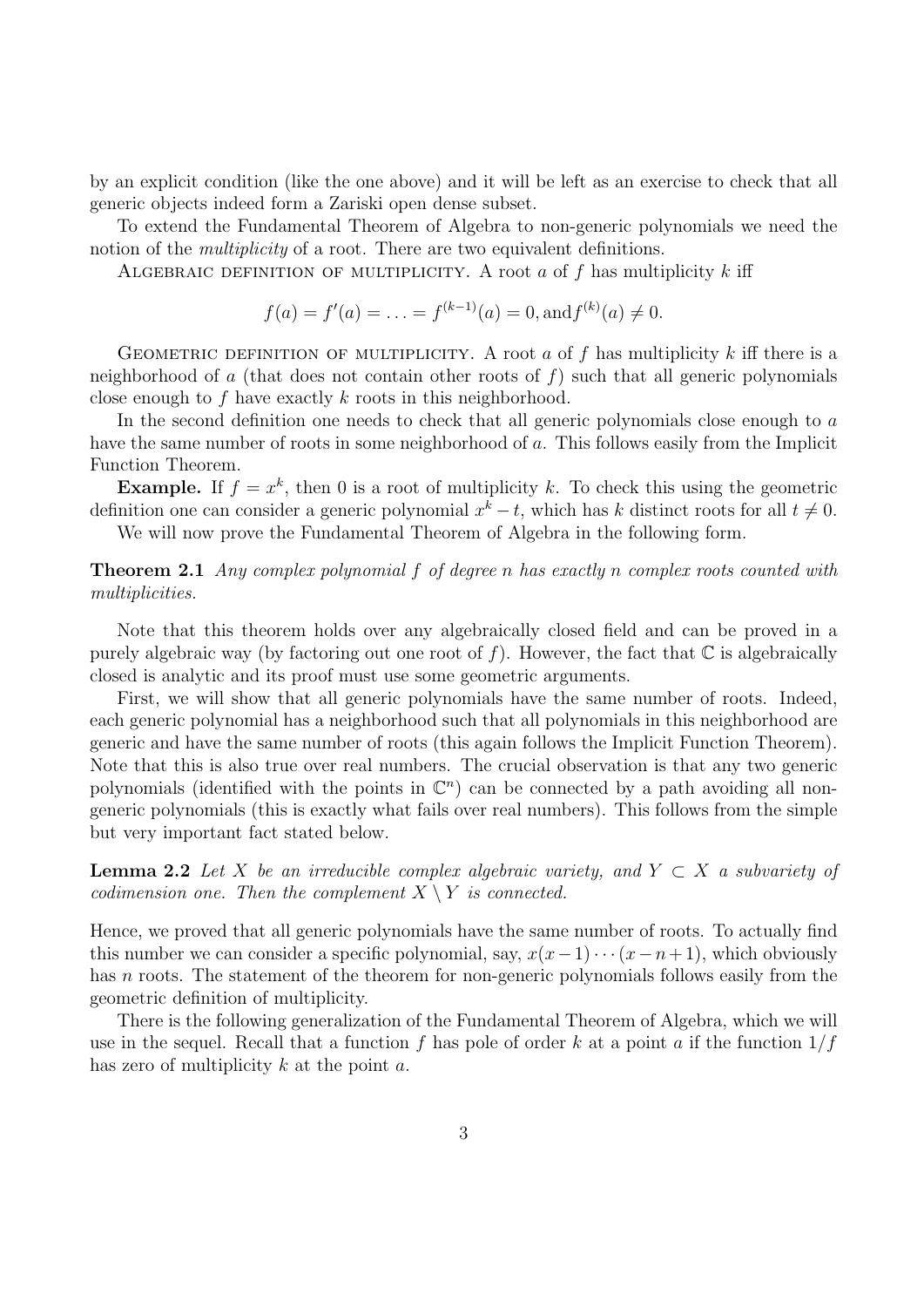**Lemma 2.3** Let C be a compact smooth curve over  $\mathbb{C}$ , and  $f : C \to \mathbb{CP}^1$  a non-constant meromorphic function on C. Then the number of zeroes of f counted with multiplicities is equal to the number of poles of f counted with orders.

This lemma can also be proved using a conservation of number principle. Namely, using the Implicit Function Theorem and Lemma 2.2 one can show that all non-critical values of f have the same number of preimages.

**Genus of plane curve.** Let C be a curve in  $\mathbb{CP}^2$  given as the zero set of a homogeneous polynomial of degree d. We say that C is a *generic* plane curve of degree d if C is smooth. Recall that topologically each compact smooth complex curve is a 2-dimensional sphere with several handles. The number of handles is called the *genus* of a curve. E.g.  $\mathbb{CP}^1$  is homeomorphic to a sphere, so its genus is zero. A curve of genus one is homeomorphic to a 2-dimensional tori (i.e. the direct product of two circles).

Theorem 2.4 The genus of a generic plane curve of degree d is equal to

$$
\frac{(d-1)(d-2)}{2}.
$$

In particular, generic conic has genus zero and generic cubic curve has genus one. Note also that according to this theorem a generic plane curve can not have genus two.

To prove the theorem one can show that all generic curves of degree d are homeomorphic and hence, have the same genus. Then it is enough to compute the genus of the easiest possible generic curve. At first glance, there is no particularly easy curve but one can do the following trick. Consider a non-generic curve which is just the union of d lines, i.e. it is given by the equation  $l_1 \cdot \ldots \cdot l_d = 0$  for some linear functions  $l_1, \ldots, l_n$ . Topologically it looks like d spheres such that every two have one common point. Then we can perturb a little bit the coefficients of the equation  $l_1 \cdot \ldots \cdot l_d = 0$  so that the curve becomes generic. Then it is easy to check that each common point of two spheres gets replaced by a tube. So the whole curve becomes the union of d spheres such that every two are connected by a tube. The genus of such curve is exactly  $\frac{(d-1)(d-2)}{2}$ .

**Bezout Theorem.** Let f and g be two homogeneous polynomials on  $\mathbb{CP}^2$ . We say that the pair  $(f, g)$  is *generic* if the intersection of the curves  $\{f = 0\}$  and  $\{g = 0\}$  in  $\mathbb{CP}^2$  is transverse.

**Theorem 2.5** Two generic polynomials of degrees m and n on  $\mathbb{CP}^2$  have exactly mn common zeroes.

Again one shows that for all generic pairs of polynomials the number of common zeroes is the same and then finds this number for, say, polynomials  $f(x, y) = x(x - 1)...(x - m + 1)$ and  $g(x, y) = y(y - 1)...(y - n + 1)$ .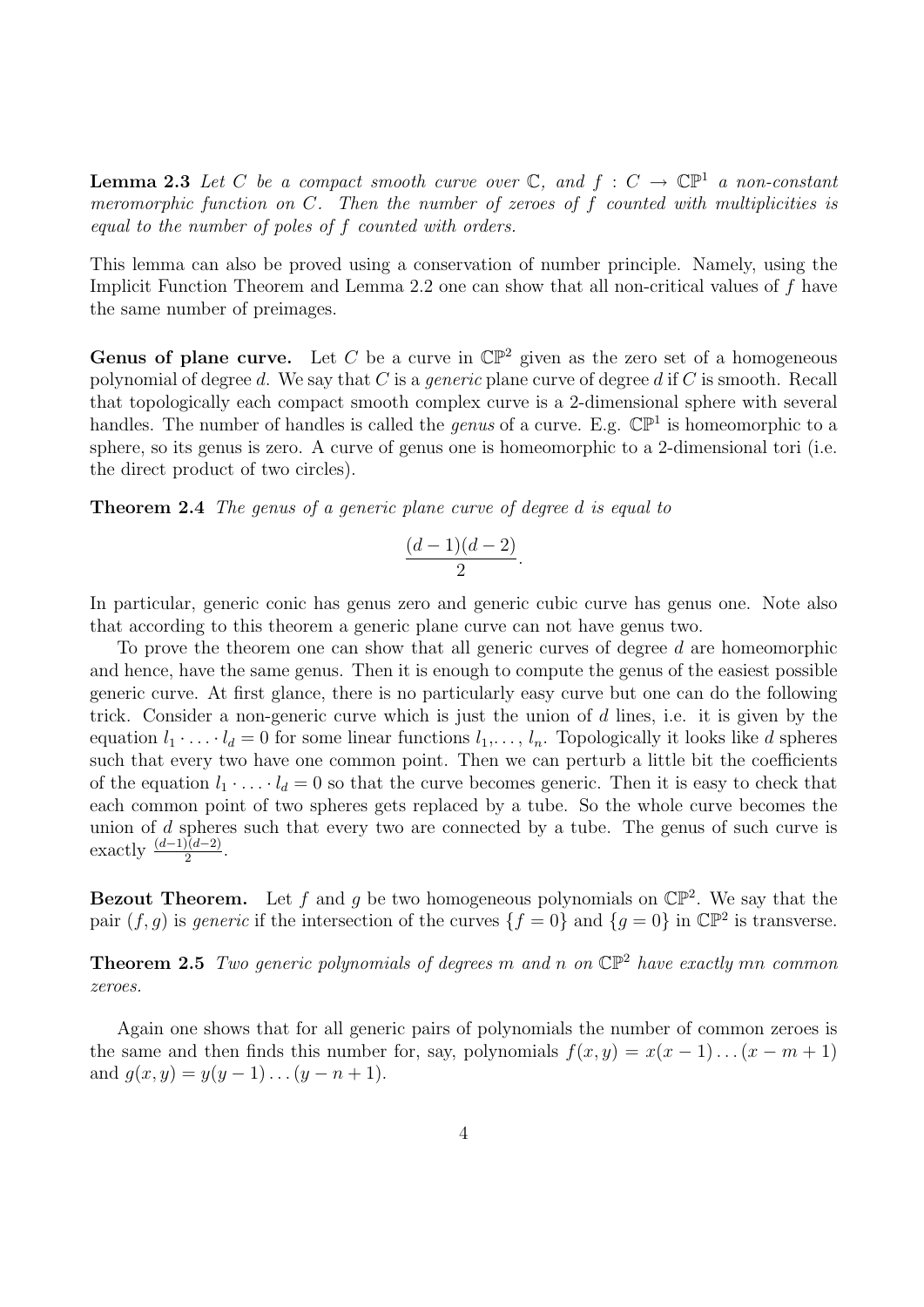We now return to the definition of intersection indices in the case of two curves  $M = \{f = 0\}$ and  $N = \{g = 0\}$  in  $\mathbb{CP}^2$ . Bezout Theorem tells us that if the pair  $(f, g)$  is generic then the number of intersection points  $|M \cap N|$  depends only on the degrees of f and of g. Hence, it is natural to require that the intersection index be preserved when we move each curve in the family of curves defined by the equation of the same degree. This gives the following definition of the intersection index. If the pair  $(f, g)$  is generic then put  $M \cdot N = |M \cap N|$ . Otherwise, we perturb the coefficients of f and g so that they become generic and define  $M \cdot N$  as the number of intersection points of the perturbed curves. The Bezout Theorem is then equivalent to the statement that the intersection index of  $M$  and  $N$  is always equal to the product of degrees of  $f$  and  $g$ .

### 3 Divisors and their intersection indices

We will now define the intersection index of n hypersurfaces in an n-dimensional variety. It is easier to do this not just for hypersurfaces but for all formal linear combinations of hypersurfaces, i.e. for *divisors*. To be able to move divisors we will need the notion of *linear equivalence* of divisors. We will discuss all these notions below. For more details see [2], Section Divisors and line bundles.

**Divisors.** Let X be a smooth algebraic variety. A *divisor* D on X is a formal finite linear combination

$$
\sum_i k_i H_i,
$$

where  $H_i$  is an irreducible algebraic hypersurface in X, and  $k_i$  is an integer. The hypersurface  $|D| = \bigcup_i H_i$  is called the *support* of D.

Let f be a rational function on X, and  $H \subset X$  a hypersurface locally defined by the equation  $g = 0$ , where g is a regular function in the neighborhood of a point  $x \in H$ . Define the order ord<sub>H</sub>f of f along the hypersurface H to be the maximal integer k such that there is a decomposition  $f = g^k h$  for some function h that is regular near x. It is easy to check that the order does not depend on the choice of the point  $x \in H$ . Define the *divisor* (f) of the function f by the formula

$$
(f) = \sum_{H} \text{ord}_{H} f,
$$

where the sum is taken over hypersurfaces for which ord $_{H} f \neq 0$  (there are only finitely many of them). Such divisors are called principal divisors.

All divisors form an Abelian group, and principal divisors form a subgroup in this group. Define the *Picard group*  $Pic(X)$  of X as the quotient group of all divisors modulo principal divisors. Two divisors are *linearly* (or *rationally*) equivalent if their difference is a principal divisor, i.e. they represent the same class in the Picard group.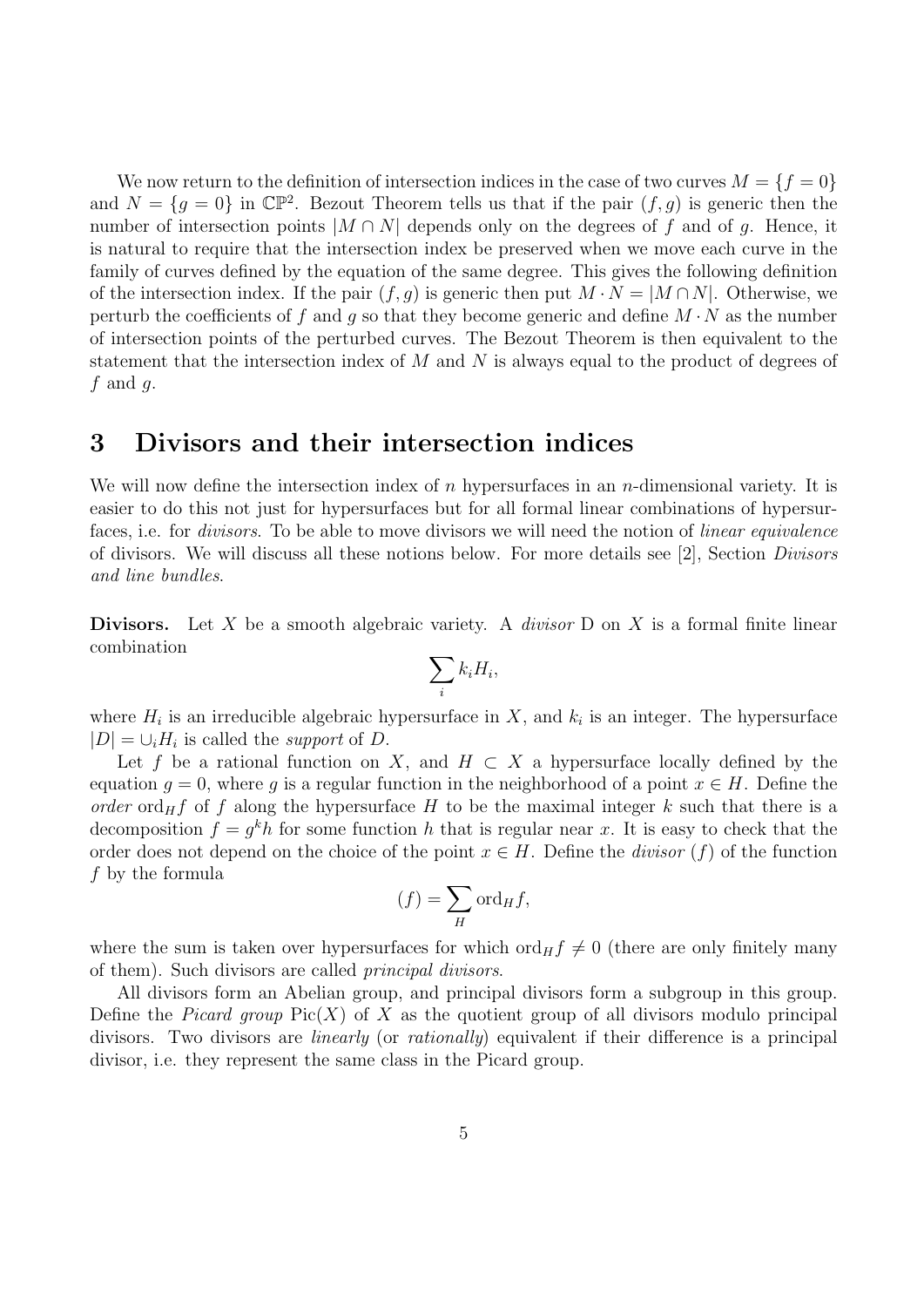**Remark.** Note that each divisor on X (when X is smooth) is locally principal, i.e. can be represented locally as the divisor of a rational function. In other words, a Weil divisor (defined above) is always a Cartier divisor. For non-smooth varieties these two notions may be different. E.g. if  $X = \{xy = z^2\} \subset \mathbb{C}^3$  is a cone, then the Weil divisor  $D = \{x = z = 0\} \subset X$  is not the divisor of any rational function in the neighborhood of the origin (though  $2D$  is). In general, Picard group is defined as the quotient group of Cartier divisors modulo principal divisors.

#### Examples.

1. Let X be a compact smooth curve. Then a divisor  $D$  is a linear combination of points in  $X:$ 

$$
D = \sum_{a_i \in X} k_i a_i.
$$

Define the *degree* deg*D* of *D* as the sum  $\sum_{i} k_i$ . The divisor of a function *f* on *X* is the sum of all zeroes of  $f$  counted with multiplicities minus the sum of all poles of  $f$  counted with their orders:

$$
(f) = \sum_{a_i \in f^{-1}(0)} (\text{mult}_{a_i} f) a_i - \sum_{b_i \in f^{-1}(\infty)} (\text{ord}_{b_i} f) b_i.
$$

Note that the degree of a principal divisor is always zero. This follows from Lemma 2.3.

- If  $X = \mathbb{P}^1$  then every degree zero divisor is principal. Indeed, every point  $a \in \mathbb{P}^1$ is equivalent to any other point, because  $a - b$  is the divisor of a fractional linear function  $(x-a)/(x-b)$ . Hence, Pic( $\mathbb{P}^1$ ) is isomorphic to Z. The isomorphism sends a divisor to the degree of the divisor.
- If  $X = E$  is an elliptic curve, i.e. a curve of genus one (one can think of a generic cubic plane curve). Then not all degree zero divisors are principal. E.g. for any two distinct points a and b in E, the divisor  $a - b$  is not principal. Indeed, if it were principal, i.e.  $a - b = (f)$  for some  $f : E \to \mathbb{P}^1$  then f would be a one-to-one holomorphic map (this again follows from Lemma 2.3). But elliptic curve is not homeomorphic to projective line since their genera are different.

What is true for elliptic curve is that for every three points  $a, b$  and  $O$  there exists a unique point c such that the divisor  $a + b - c - O$  is principal (it is easy to show this using that each elliptic curve is isomorphic to some cubic plane curve in  $\mathbb{P}^2$ ). This allows to define the addition on E by fixing O (zero element) and putting  $a + b = c$ . This turns  $E$  into an Abelian group. In fact, as a complex manifold  $E$  is isomorphic to  $\mathbb{C}/\mathbb{Z}^2$  for some integral lattice  $\mathbb{Z}^2 \subset \mathbb{C}$ , and this isomorphism is also a group isomorphism.

It follows that E is isomorphic to the subgroup  $Pic^0(E)$  of degree zero divisors. The isomorphism sends  $a \in E$  to the divisor  $a - O$ . Then Pic(E) is isomorphic to  $E \oplus \mathbb{Z}$ .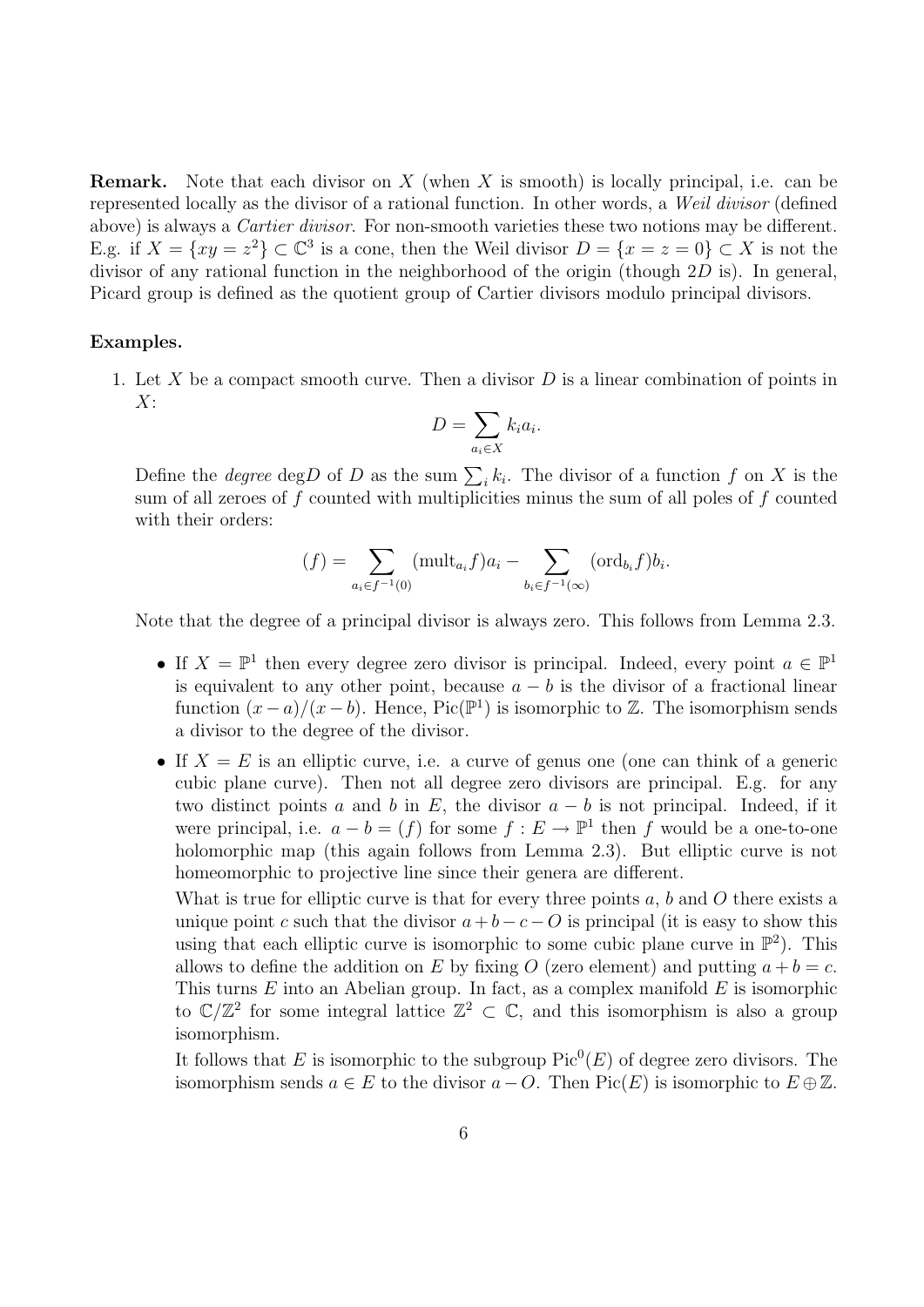- 2. If  $X = \mathbb{C}^n$  is an affine space, then every divisor is principal and  $Pic(\mathbb{C}^n) = 0$ . This shows that the notion of Picard group is more suited for study of the intersection indices on compact varieties. For instance, to study intersection indices of hypersurfaces in  $\mathbb{C}^n$  one can consider everything in the compactification  $\mathbb{CP}^n$ . There are also other ways to define intersection theory on non-compact varieties, in particular in  $\mathbb{C}^n$ . We will discuss them later.
- 3. If  $X = \mathbb{P}^n$  is a projective space then  $Pic(X) = \mathbb{Z}$ . Indeed, if D is a hypersurface given by the equation  $\{f = 0\}$ , then it is linearly equivalent to the degree of f times the class of hyperplane  $H = \{x_0 = 0\}$  in  $\mathbb{P}^n$  (since  $(D - \text{deg} f \cdot H)$  is the divisor of the rational function  $f/x_0^{\text{deg}f}$ ).
- 4. Let X be a projective variety, i.e. there is an embedding  $X \subset \mathbb{P}^d$  for some d. Then a generic hyperplane  $\mathbb{P}^{d-1}$  in  $\mathbb{P}^d$  intersects X by a hypersurface. The divisor  $X \cap \mathbb{P}^{d-1}$  is called a *divisor of hyperplane section*. It is easy to see that for generic hyperplanes in  $\mathbb{P}^d$ , the corresponding divisors on  $X$  are linearly equivalent.

**Intersection indices of divisors.** We now define the self-intersection index  $D^n$  of a divisor D on X using algebraic approach. For more details see [3], Chapter Intersection indices. Recall that  $n$  denotes the dimension of  $X$ .

If  $n = 1$ , then  $D^1$  is the degree of D.

Consider now the case  $n > 1$ . Choose n divisors  $D_1, \ldots, D_n$  linearly equivalent to D and such that the intersection  $|D_1|\cap \ldots \cap |D_n|$  of their supports consists of a finite number of points. It is not hard to show that such divisors always exist (see [3]). However, it is not true that if  $D$ is an honest hypersurface then one can find hypersurfaces  $D_1, \ldots, D_n$  such that  $D_1 \cap \ldots \cap D_n$  is finite (see the example with the blow-up of a projective space below). This is the point where we really need to consider divisors and not just hypersurfaces.

Define first the intersection indices  $H_1 \cdot \ldots \cdot H_n$  where  $H_i$  is an irreducible hypersurface in the support of  $D_i$ . Let x be one of the intersection points in  $H_1 \cap \ldots \cap H_n$ . Define the *intersection* multiplicity mult $(x)$  of the point x as follows.

DEFINITION OF INTERSECTION MULTIPLICITY. Let  $f_1, \ldots, f_n$  be the local equations of  $H_1,\ldots,H_n$ , respectively (i.e.  $H_i = \{f_i = 0\}$  near x). Define the *intersection multiplicity* by the formula

$$
\operatorname{mult}(x)=\dim\left(\mathcal{O}_x/(f_1,\ldots,f_n)\right),
$$

where  $\mathcal{O}_x$  is the local ring of x and  $(f_1, \ldots, f_n)$  is the ideal in  $\mathcal{O}_x$  generated by  $f_1, \ldots, f_n$ .

**Remark.** Note that if  $H_1, \ldots, H_n$  intersect transversally at the point x, then mult $(x) = 1$ . In the next paragraph we will show that if  $D$  is a divisor of hyperplane section then it is always possible to choose hypersurfaces  $H_1, \ldots, H_n$  linearly equivalent to D so that they have transverse intersection.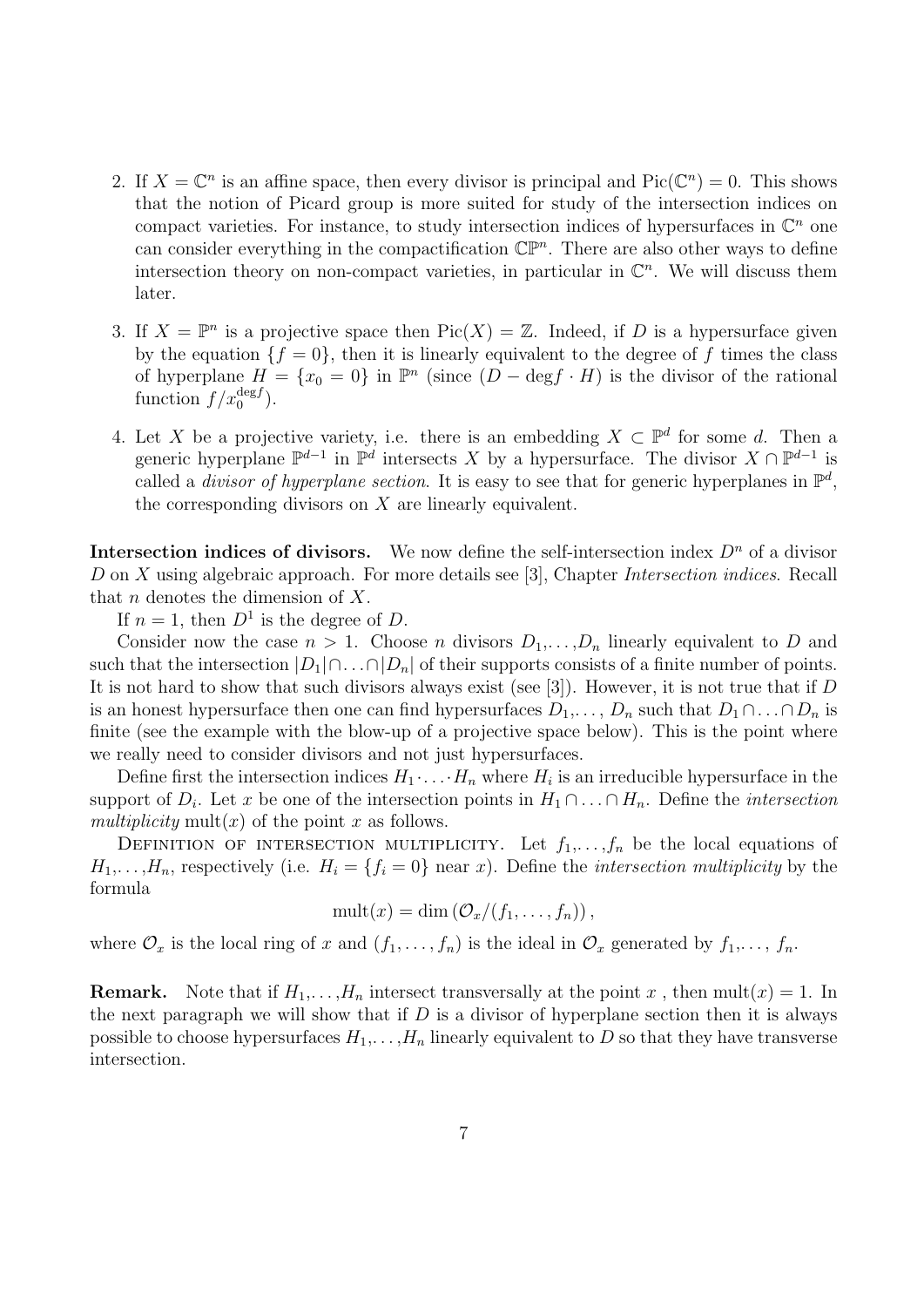**Examples** Take  $X = \mathbb{C}^2$  and compute the intersection multiplicity at the origin of two curves given by equations  $f(x, y) = 0$  and  $g(x, y) = 0$ . Take  $f = x^2 - y$ .

- 1.  $g = x$ ;  $\mathcal{O}_{(0,0)}/(f,g) = \mathbb{C}[[x,y]]/(x,x^2-y) = \langle 1 \rangle = \mathbb{C}$ , so the multiplicity is one. This agrees with the fact that the intersection is transverse.
- 2.  $g = y$ ;  $\mathbb{C}[[x,y]]/(y, x^2 y) = \langle 1, x \rangle = \mathbb{C}^2$ , so the multiplicity is two. The multiplicity rises because curves are tangent at the origin.
- 3.  $g = xy$ ;  $\mathbb{C}[[x, y]]/(xy, x^2 y) = \langle 1, x, y \rangle = \mathbb{C}^3$ , so the multiplicity is three.

Define the intersection index  $H_1 \cdot \ldots \cdot H_n$  as follows:

$$
H_1 \cdot \ldots \cdot H_n = \sum_{x \in H_1 \cap \ldots \cap H_n} \text{mult}(x).
$$

The intersection index  $D^n = D_1 \cdot \ldots \cdot D_n$  is defined by linearity, i.e. using that

$$
H_1 \cdot \ldots \cdot (aH_i + bH'_i) \cdot \ldots \cdot H_n = aH_1 \cdot \ldots \cdot H_i \cdot \ldots \cdot H_n + bH_1 \cdot \ldots \cdot H'_i \cdot \ldots \cdot H_n.
$$

The definition of the intersection index  $D_1 \cdot \ldots \cdot D_n$  of n different divisors  $D_1, \ldots, D_n$  is completely analogous. One needs to check, of course, that the intersection index and multiplicities are well-defined (see [3] for the proof).

Remark. Note that the map

$$
(\text{Pic}(X))^n \to \mathbb{Z}, \quad (D_1, \ldots, D_n) \to D_1 \cdot \ldots \cdot D_n
$$

is symmetric and  $n$ -linear. In particular, it is uniquely defined by the restriction to the diagonal  $\{(D,\ldots,D), D \in \text{Pic}(X)\}\$ . So to compute intersection indices of any divisors on X it is enough to know the self-intersection index of each divisor.

#### Examples.

- 1. Projective spaces. Let D be the divisor of a hyperplane in  $\mathbb{P}^n$ . Then to define  $D^n$  one can take *n* hyperplanes  $H_1, \ldots, H_n$  in  $\mathbb{P}^n$  such that their intersection  $H_1 \cap \ldots \cap H_n$  is finite. E.g. take *n* coordinate hyperplanes  $H_i = \{x_i = 0\}$ . Then the intersection index  $D^n = H_1 \cdot \ldots \cdot H_n = 1.$
- 2. Blow-up of the projective plane. Consider the blow up X of  $\mathbb{P}^2$  at the point with homogeneous coordinates  $(1:0:0)$ . Let us compute  $D^2$  for the exceptional divisor D. Recall that for the blow-up there is a map

$$
p:X\to \mathbb{P}^2
$$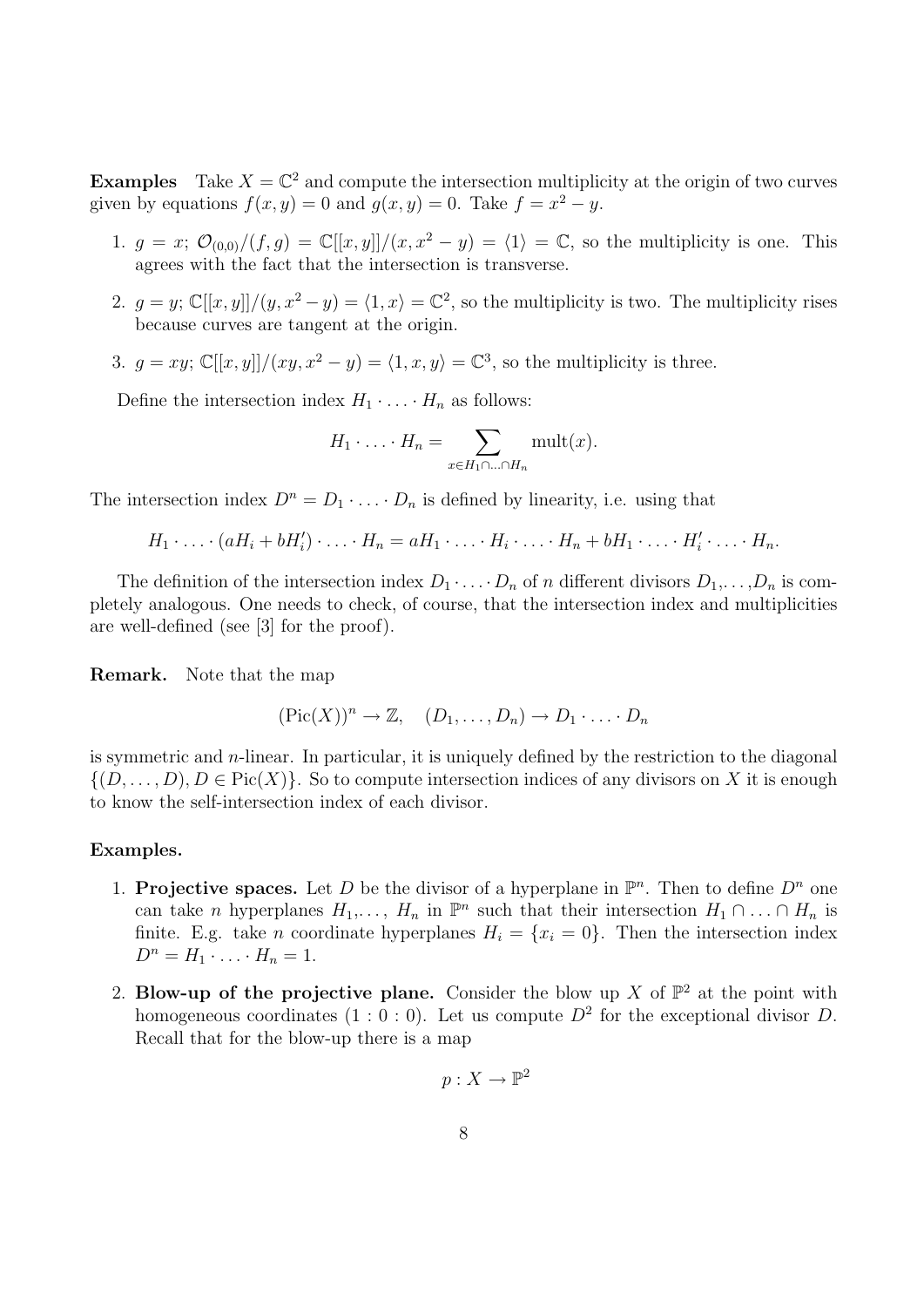such that p is one-to-one on  $\mathbb{P}^2 \setminus \{(1:0:0)\}\)$ , and  $D = p^{-1}((1:0:0))$ . Consider the function  $f = x_1/x_0$  on  $\mathbb{P}^2$ . Then the composition  $fp$  is a function on X. It is easy to see that the divisor of fp is equal to  $D + H_1 - H_0$ , where  $H_0$  and  $H_1$  are the pull-backs to X of the hyperplanes  $\{x_0 = 0\}$  and  $\{x_1 = 0\}$ , respectively (i.e.  $H_i$  is an irreducible hypersurface in X such that  $p(H_i) = \{x_i = 0\}$ . Hence, D is linearly equivalent to  $H_0 - H_1$ . Then

$$
D^2 = D(H_0 - H_1) = -1
$$

since D and  $H_0$  do not intersect and D and  $H_1$  intersect transversally at one point. We see that the self-intersection index of a hypersurface might be negative. In particular, it is impossible to find an honest hypersurface H in X such that the intersection  $H \cap D$  is finite. We will necessarily have a negative component as well.

Degree of a subvariety. We now discuss a more geometric way to define the self-intersection index of a divisor. For this we will need the notion of the degree of a subvariety in projective space.

Let  $X^n \subset \mathbb{P}^d$  be a subvariety of dimension n in a projective space. We say that a subspace  $\mathbb{P}^{d-n}$  of codimension d is generic with respect to X if it intersects X transversally. By counting dimensions it is easy to show that generic subspaces always exist and form a dense open set in the space of all subspaces. The *degree* of  $X$  is the number of intersection points with a generic subspace:

$$
\text{deg} X = |X \cap \mathbb{P}^{d-n}|.
$$

Note that an analogous definition makes sense for subvarieties of an affine space  $\mathbb{A}^d \subset \mathbb{P}^d$ , since for almost all generic subspaces all intersection points  $X \cap \mathbb{P}^{d-n}$  lie in  $\mathbb{A}^d$ .

The notion of degree can be used to give more geometric definition for the self-intersection index of a divisor of hyperplane section. Namely, if  $D$  is the divisor of hyperplane section corresponding to some embedding  $F: X^n \to \mathbb{P}^d$ , then  $D^n = \text{deg} F(X)$ . It is clear that this definition is equivalent to the one we had before. In fact, each projective variety  $X$  has a large collection of divisors that can be represented as the divisors of hyperplane section for some projective embeddings of X (such divisors are called *very ample*). Of course, different divisors correspond to different embeddings. The classes of very ample divisors form a semigroup in the Picard group of  $X$  (i.e. the sum of two very ample divisors is also very ample), and this semigroup generates  $Pic(X)$  (see [2], Subsection 1.4, Corollary from Kodaira Embedding Theorem). In particular, one can define the self-intersection index of any divisor on  $X$  using only the notion of degree and n-linearity of the intersection index of  $n$  divisors.

#### Examples.

- 1. Let  $X = \{f = 0\}$  be a zero set of a homogeneous polynomial f in  $\mathbb{P}^k$ . Then deg  $X = \text{deg} f$ .
- 2. Veronese embedding of  $\mathbb{P}_1$ . Embed  $\mathbb{P}^1$  into  $\mathbb{P}^n$  by sending a point  $(x_0 : x_1)$  to the collection  $(x_0^d : x_0^{d-1}x_1 : \ldots : x_1^d)$  of all monomials of degree d in  $x_0$  and  $x_1$ . Let  $X \subset \mathbb{P}^d$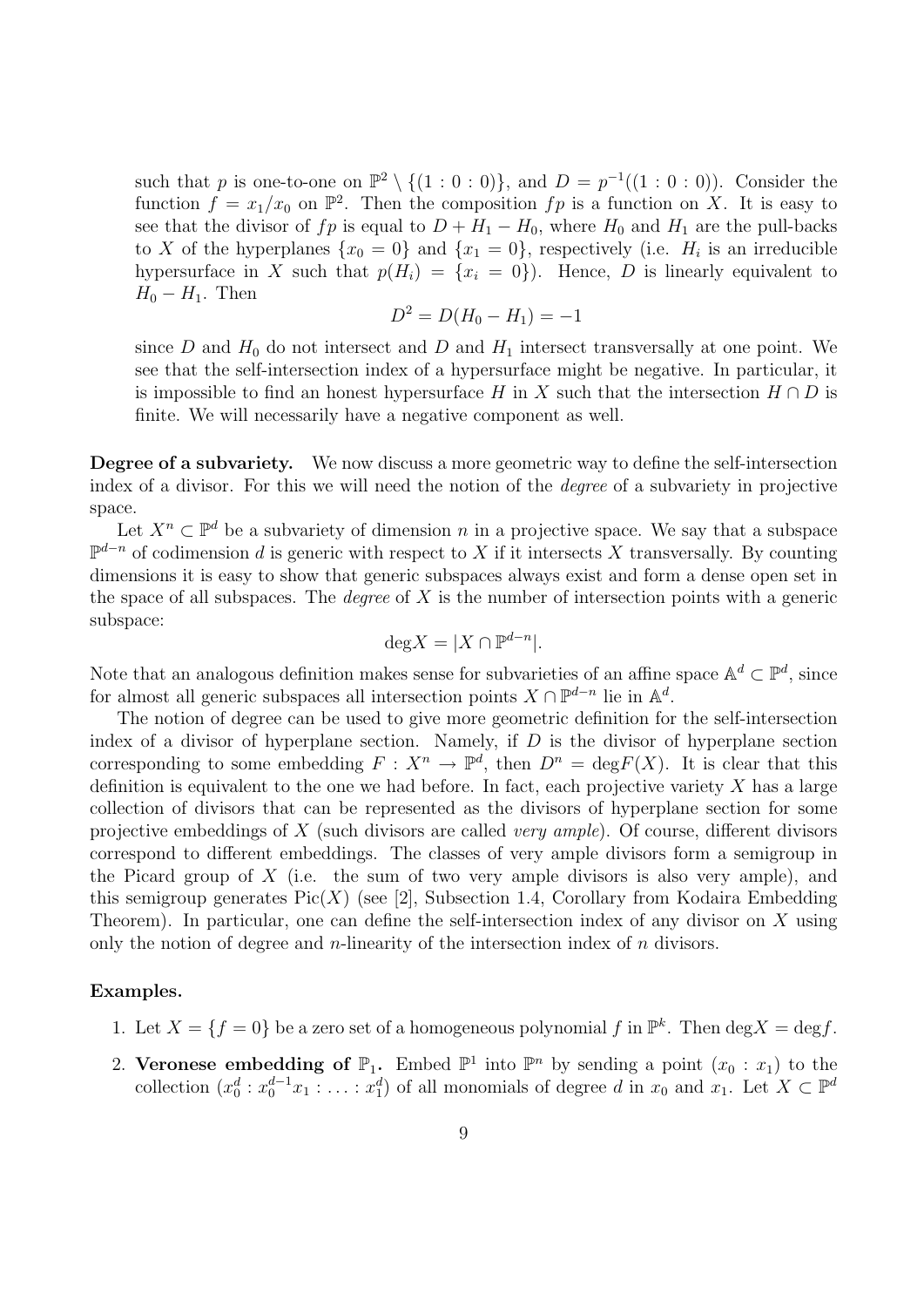be the image of  $\mathbb{P}^1$  under this embedding. Then  $\deg X = d$  by the Fundamental Theorem of Algebra.

Note that Veronese embedding realizes a divisor D of degree n on  $\mathbb{P}^1$  as a divisor of hyperplane section. The "functions"  $x_0^n, x_0^{n-1}x_1, \ldots, x_1^n$  form the basis in the space of holomorphic sections of the line bundle associated with  $D$  (see [2] Subsection 1.1 for details on the relation between divisors and line bundles). Holomorphic sections define a projective embedding of X precisely when D is very ample. E.g. for  $\mathbb{P}^1$  very ample divisors are divisors with nonnegative degrees.

3. Veronese embedding of  $\mathbb{P}_2$ . Embed  $\mathbb{P}^2$  to  $\mathbb{P}^5$  by mapping a point  $(x_0 : x_1 : x_2)$  to the collection  $(x_0^2 : x_1^2 : x_2^2 : x_0x_1 : x_1x_2 : x_0x_2)$  of all monomials of degree 2 in  $x_0$ ,  $x_1$  and  $x_2$ . Let  $X \subset \mathbb{P}^5$  be the image of  $\mathbb{P}^2$  under this embedding. Then the degree of X is equal to the number of common zeroes of two generic quadratic polynomials in  $\mathbb{P}^2$ . Hence,  $deg(X) = 4$  by Bezout Theorem.

### 4 Computation of intersection indices: examples

An interesting problems in intersection theory is the actual computation of the intersection indices of divisors on a given algebraic variety. More precisely, let  $X$  be an algebraic variety of dimension n, and  $D_1, \ldots, D_n$  are n divisors on X. How to compute the intersection index  $D_1 \cdot \ldots \cdot D_n$  for all possible collections of n divisors on X?

One way to approach this problem is to choose a basis  $E_1, \ldots, E_l$  in the Picard group of X and compute intersection indices  $E_1^{i_1} \dots E_l^{i_l}$  for all collections of nonnegative integers  $i_1, \dots, i_l$ such that  $i_1 + \ldots, i_l = n$ . Then by *n*-linearity of the intersection index we get explicit formulas for the intersection index  $D_1 \ldots D_n$  in terms of the coefficients in the decomposition of each divisor  $D_i$  in the basis  $E_1, \ldots, E_l$ . There are several interesting examples where this program can be carried out successfully and leads to beautiful explicit answers. Below we consider some of these examples.

**Projective space**  $\mathbb{P}^n$ . The Picard group of  $\mathbb{P}^n$  is spanned by the divisor H of hyperplane section. Its self-intersection index is obviously one. Hence, for any divisors  $D_1 = d_1H, \ldots$ ,  $D_n = d_n H$  we get that  $D_1 \cdot \ldots \cdot D_n = d_1 \cdot \ldots \cdot d_n$ . This implies the Bezout theorem:

**Theorem 4.1** The number of common zeroes of n generic homogeneous polynomials of degrees  $d_1,\ldots,d_n$  in  $n+1$  variables is equal to the product  $d_1\cdot\ldots\cdot d_n$  of the degrees.

Here generic means that the zero divisors of the polynomials intersect transversally. When all polynomials have the same degree, i.e.  $d_1 = \ldots = d_n = d$ , the Bezout theorem gives that the degree of  $\mathbb{P}^n$  in the Veronese embedding  $\mathbb{P}^n \to \mathbb{P}^{\binom{n+k}{n-1}}$  (given by all monomials of degree d) is equal to  $d^n$ .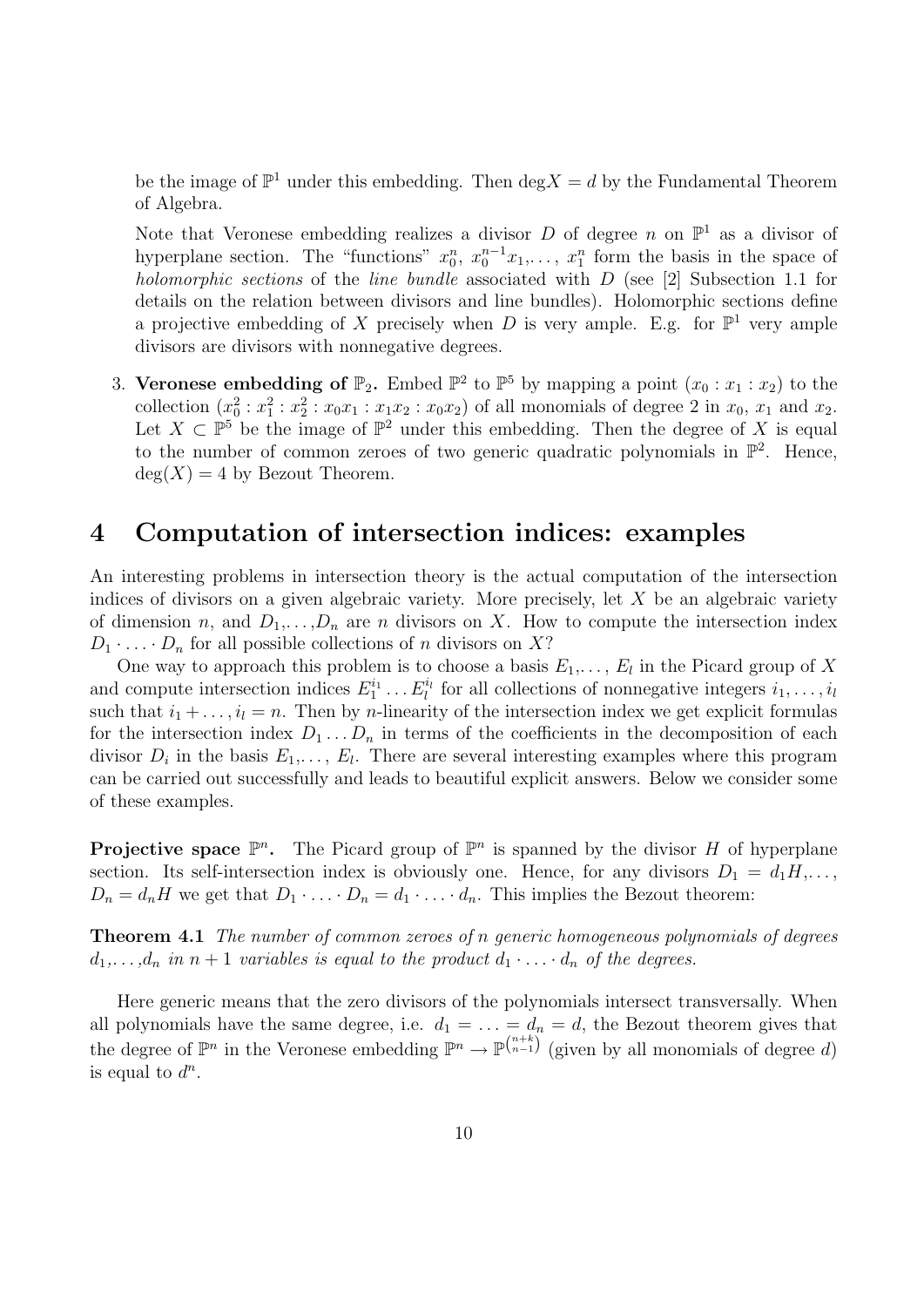**Product of projective spaces**  $\mathbb{P}^n \times \mathbb{P}^m$ . It is easy to show that for two varieties X and Y the Picard group  $Pic(X \times Y)$  is isomorphic to  $Pic(X) \times Pic(Y)$ . Hence,  $Pic(\mathbb{P}^n \times \mathbb{P}^m) = \mathbb{Z} \oplus \mathbb{Z}$ , and the basis is given by the divisors of hyperplane section  $H_1$  and  $H_2$  corresponding to the projections of  $\mathbb{P}^n \times \mathbb{P}^m$  onto the first and second factors, respectively. A straightforward calculation gives that  $H_1^i H_2^j = 0$  unless  $i = n$  and  $j = m$ , and  $H_1^n H_2^m = 1$ . We get another Bezout theorem.

**Theorem 4.2** Consider  $m + n$  generic bihomogeneous polynomials in  $m + n + 2$  variables  $(x_0, \ldots, x_n; y_0, \ldots, y_m)$  (i.e. they are homogeneous with respect to both  $x_i$ 's and  $y_i$ 's of bidegrees  $(d_1, e_1), \ldots, (d_{m+n}, e_{m+n})$ . Then the number of their common zeroes is equal to

$$
h_n(d_1,\ldots,d_{m+n})h_m(e_1,\ldots,e_{m+n}).
$$

Here  $h_i$  denotes the polynomial in  $m+n$  variables  $z_1, \ldots, z_{m+n}$  equal to the sum of all monomials of degree i in  $z_1, \ldots, z_{m+n}$ .

In particular, we get that the self-intersection index of the divisor  $D = dH_1 + eH_2$  is equal to  $\binom{m+n}{n}d^n e^m$ . Note that bihomogeneous polynomials in  $m+n+2$  variables of bidegree  $(d, e)$  are not generic in the space of all homogeneous polynomials in the same variables of degree  $d + e$ so the Bezout theorem for projective spaces is not applicable to bihomogeneous polynomials.

Toric varieties. A more general version of Bezout theorem (which generalizes the previous two examples) can be obtained using toric varieties. I will first formulate the theorem in completely elementary terms. Namely, I state an explicit formula for the number of common zeroes of  $n$  homogeneous polynomials in  $n$  variables assuming that these polynomials are generic inside some subspace V of the space of all homogeneous polynomials in  $n$  variables. The formula will, of course, depend on  $V$ . The formula is valid and will be formulated not just for polynomials but also for Laurent polynomials.

First, recall few definitions. A *Laurent polynomial* in *n* variables  $x_1, \ldots, x_n$  is a finite linear combination of Laurent monomials  $x_1^{k_1} x_2^{k_2} \ldots x_n^{k_n}$  where  $k_1, \ldots, k_n$  are (possibly negative) integers. Assign to each Laurent monomial  $x_1^{k_1}x_2^{k_2}\ldots x_n^{k_n}$  its exponent  $(k_1,\ldots,k_n)$  that can be regarded as a point in the integral lattice  $\mathbb{Z}^n \subset \mathbb{R}^n$ . For a Laurent polynomial f, define its Newton polytope  $P_f \subset \mathbb{R}^n$  as the convex hull of all the exponents of the Laurent monomials occuring in  $f$ .

**Example.** Take  $n = 2$ . Consider the Laurent polynomial  $f = x_1 + x_2 + x_1^{-1}x_2^{-1}$ . Its Newton polytope is the triangle with the vertices  $(1, 0)$ ,  $(0, 1)$  and  $(-1, -1)$ .

Note that the values of Laurent polynomials are defined when  $x_1, \ldots, x_n$  do not vanish. So each Laurent polynomial is a regular function on the *complex torus*  $(\mathbb{C}^*)^n = \{(x_1, \ldots, x_n) | x_i \neq 0\}$  $0\} \subset \mathbb{C}^n$ .

**Theorem 4.3** Fix a polytope  $P \subset \mathbb{R}^n$  with integral vertices. Consider n generic Laurent polynomials whose Newton polytope is P. Then the number of their common zeroes lying inside  $(\mathbb{C}^*)^n$  is equal to n! times the volume of P.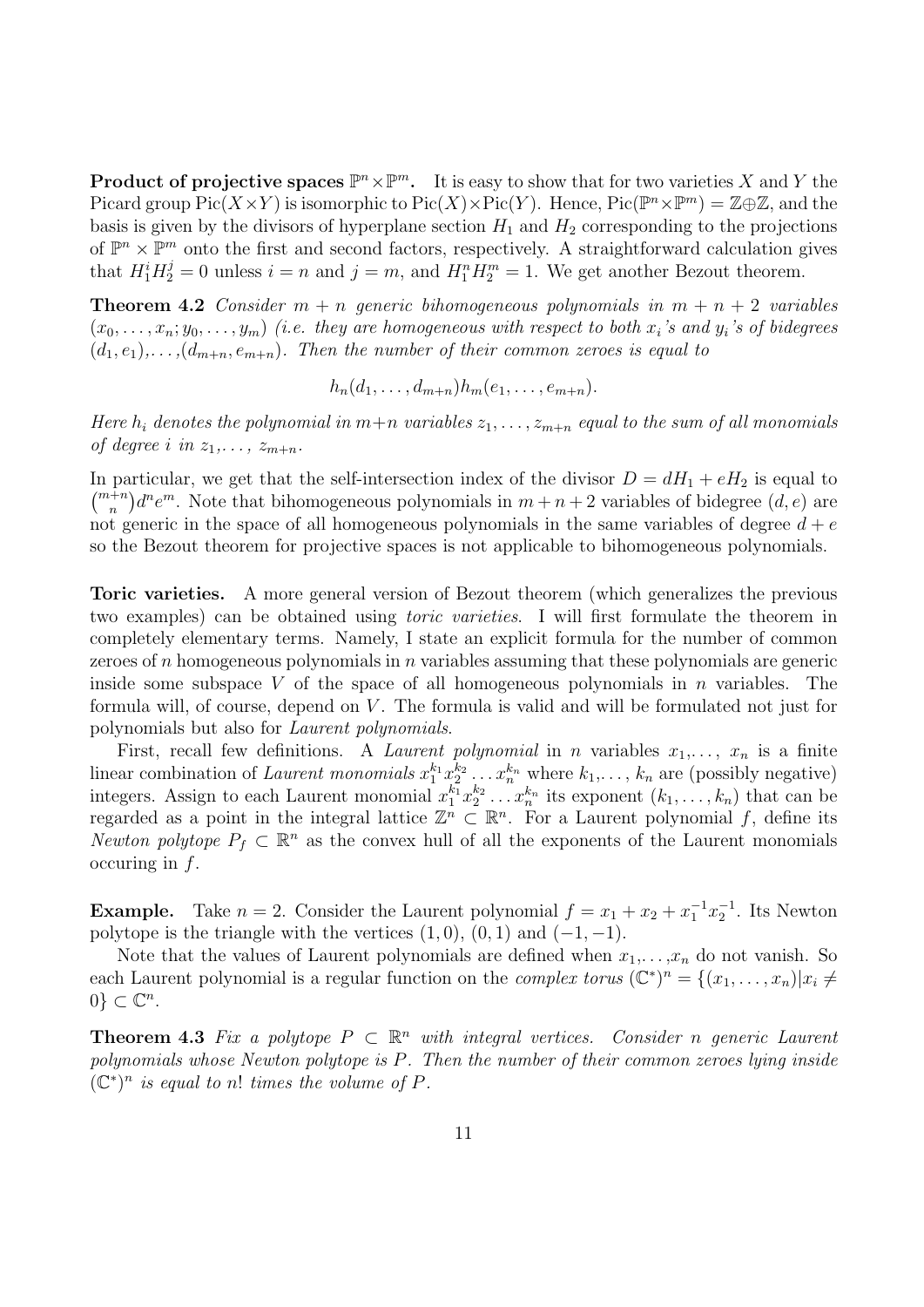#### Example for  $n=2$ .

- Let P be the triangle with the vertices  $(0,0)$ ,  $(n,0)$  and  $(0,n)$ . Its area is equal to  $n^2/2$ . A generic Laurent polynomial with the Newton polygon  $P$  is just a generic usual polynomial in two variables (since there are no negative exponents) of degree  $n$ . By homogenizing we get a generic polynomial on  $\mathbb{CP}^2$ . Note that the common zeroes in  $\mathbb{CP}^2$  of two such polynomials will all lie in  $(\mathbb{C}^*)^2 \subset \mathbb{CP}^2$ . Thus we get the Bezout theorem for the projective plane  $\mathbb{CP}^2$ .
- Let P be the square with the vertices  $(0, 0)$ ,  $(n, 0)$ ,  $(0, m)$  and  $(n, m)$ . Its area is equal to  $nm$ . A generic Laurent with the Newton polygon  $P$  is a generic bihomogeneous polynomial in two variables of bidegree  $(n, m)$ . Thus we get the Bezout theorem for the product of projective lines  $\mathbb{CP}^1 \times \mathbb{CP}^1$ .
- Let P be the trapezium with the vertices  $(n, 0)$ ,  $(m, 0)$ ,  $(0, n)$  and  $(0, m)$  (assume that  $m > n$ ). Its area is equal to  $\left(m^2 - n^2\right)/2$ . Consider the surface X obtained by blowing up the point  $(1:0:0)$  in  $\mathbb{CP}^2$ . It is easy to check that the Picard group of X is a free Abelian group with two generators  $E$  and  $H$ , where  $E$  is the exceptional divisor and  $H$ is the pull-back of the divisor of hyperplane section in  $\mathbb{CP}^2$ . We already computed that  $E^2 = -1$ ,  $H^2 = 1$  and  $EH = 0$ . Then the self-intersection index of the divisor  $nE + mH$ is equal to  $m^2 - n^2$ , i.e. to twice the area of the trapezium P. We have got the Bezout theorem for the blow-up of the projective plane.

These examples show that for some varieties there is a natural correspondence between very ample divisors on the variety and polytopes of fixed shape. Moreover, the self-intersection index of a divisor can be computed in terms of the corresponding polytope. A big class of such varieties consists of all smooth compact *toric varieties*. A *toric variety* of dimension n is an algebraic variety with an action of a complex torus  $(\mathbb{C}^*)^n$  having an open dense orbit (isomorphic to  $(\mathbb{C}^*)^n$ ). In particular, a compact toric variety can be viewed as a compactification of a complex torus. For each Newton polytope P one can construct a toric variety  $X_P$  such that the very ample divisors in the Picard group of  $X_P$  can be identified with the polytopes *analogous* to P. Then the self-intersection indices of the divisors can be computed according to Theorem 4.3.

## 5 Schubert calculus

We will now study geometry of Grassmannians: decomposition into Schubert cells and Plücker embedding. In the end of this section a solution to the problem about 4 lines in a 3-space will be given. For more details see [2], Section Grassmannians and [5], Chapter Schubert varieties.

**Schubert cells.** The *Grassmannian*  $G(k, n)$  is the set of all k-dimensional subspaces in an n-dimensional vector space. The Grassmannian can be turned into an algebraic variety using the following affine charts. For any complete flag of subspaces  $F = \{ \mathbb{C}^1 \subset \mathbb{C}^2 \subset \ldots \subset \mathbb{C}^n \}$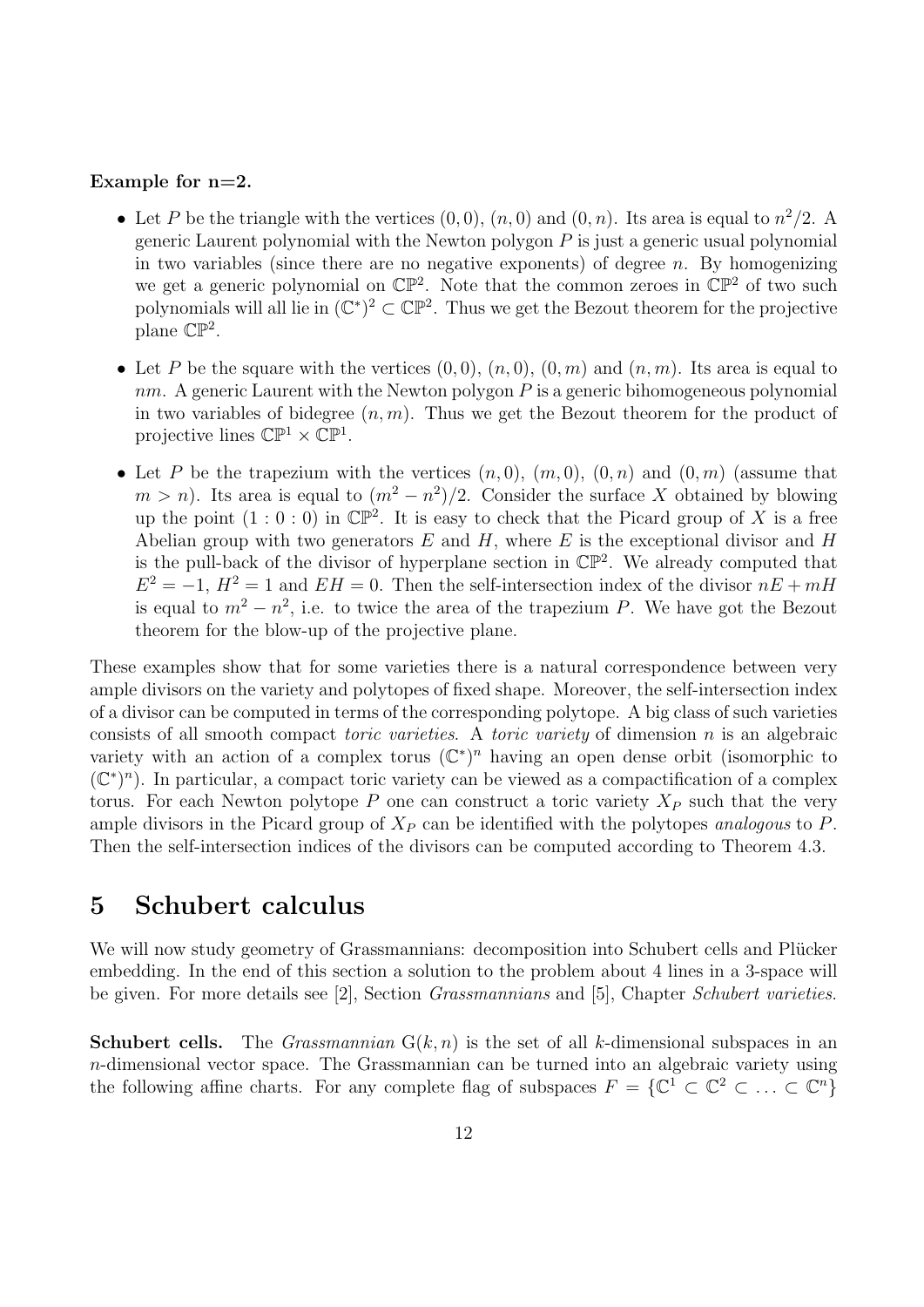consider the set  $C_F$  of all k-dimensional subspaces *generic* with respect to this flag. We say that a k-dimensional subspace  $V^k$  is *generic* with respect to a given flag F if the intersection  $V^k \cap \mathbb{C}^i$  is transverse for each subspace  $\mathbb{C}^i$  in the flag F, i.e.  $\dim(V^k \cap \mathbb{C}^i) = i + k - n$ . Then it is easy to show that  $C_F$  can be identified with an affine space of dimension  $k(n - k)$ . Indeed, choose a basis  $e_1, \ldots, e_n$  in  $\mathbb{C}^n$  such that  $e_{n-i+1}, \ldots, e_n$  span  $\mathbb{C}^i$  (i.e.  $\mathbb{C}^i$  is given by the equations  $x_1 = \ldots = x_{n-i} = 0$ . Then each subspace  $V^k$  generic with respect to F has a unique basis  $v_1,\ldots,v_k$  such that  $v_i = e_i + a_{i,1}e_{k+1} + \ldots + a_{i,n-k}e_n$ . This allows to identify all subspaces in  $C_F$  with the set of all  $k \times (n-k)$ -matrices (send  $V^k$  to the matrix  $(a_{i,j})$ ). Note that for any point  $V^k$  of the Grassmannian there exists a flag F for which  $V^k$  is generic. Hence, we get a covering of the Grassmannian by affine spaces.

**Example.** The simplest example of Grassmannian is the projective space  $\mathbb{P}^n = G(1, n+1)$ , i.e. the space of all lines in the vector space  $\mathbb{C}^{n+1}$ . Then the chart  $C_F$  consists of all lines that do not lie in a given hyperplane  $\mathbb{C}^{n-1}$ . Each line from  $C_F$  has a unique vector with coordinates  $(1, a_1, \ldots, a_n)$ . This gives a one-to-one correspondence between  $C_F$  and the affine space  $\mathbb{C}^n$ .

**Remark.** Note that the Grassmannians  $G(k, n)$  and  $G(n-k, n)$  are isomorphic since there is a canonical one-to-one correspondence between subspaces of dimension k in  $\mathbb{C}^n$  and subspaces of codimension k in the dual space  $(\mathbb{C}^n)^*$ . In particular,  $G(n, n+1) = \mathbb{P}^n$ .

We just showed that the Grassmannian can be made into a smooth algebraic variety that has a covering by affine charts. It turns out that Grassmannian is also projective. Namely, there is an embedding

$$
P: G(k, n) \to \mathbb{P}^{\binom{n}{k}-1} = \mathbb{P}(\Lambda^k \mathbb{C}^n);
$$

$$
P: V^k \mapsto \mathbb{P}(\Lambda^k V^k),
$$

called Plücker embedding. If  $k = 1$  then this is just the identity map  $P : \mathbb{P}^{n-1} \to \mathbb{P}^{n-1}$ .

To write the Plücker map in coordinates choose a basis  $e_1, \ldots, e_n$  in  $\mathbb{C}^n$  and a basis  $v_1, \ldots, v_k$ in  $V^k$ . Denote by  $A(V^k)$  the  $k \times n$  matrix, whose *i*-th row consists of coordinates of  $v_i$  in the basis  $e_1, \ldots, e_n$ . Then the coordinates of  $\mathbb{P}(\Lambda^k V^k) = \mathbb{P}(v_1 \wedge \ldots \wedge v_k)$  in the basis  $\{e_{i_1} \wedge \ldots \wedge e_{i_k}\}$  $e_{i_k}\}_{1 \leq i_1 < \ldots < i_k \leq n}$  are exactly the  $k \times k$  minors of  $A(V^k)$ .

**Exercise.** The simplest example of Grassmannian for which the Plücker embedding is not tautological is  $G(2, 4)$ , the Grassmannian of planes in a 4-dimensional space. Since the Plücker embedding maps  $G(2,4)$  to  $\mathbb{P}^5$  the image is a hypersurface in  $\mathbb{P}^5$ . Show that this hypersurface is given by the equation

$$
x_{12}x_{34} + x_{14}x_{23} - x_{13}x_{24} = 0,
$$

where  $x_{ij}$  is the coordinate with the basis vector  $e_i \wedge e_j$ . This hypersurface is called the *Plücker* quadric and is isomorphic to a generic quadric in  $\mathbb{P}^5$ .

We now construct an algebraic cell decomposition of the Grassmannian  $G(k, n)$ . Fix a complete flag  $F = \{ \mathbb{C}^1 \subset \mathbb{C}^2 \subset \ldots \subset \mathbb{C}^n \}.$  A cell will consist of all subspaces that have prescribed intersection dimensions with the subspaces of the flag F.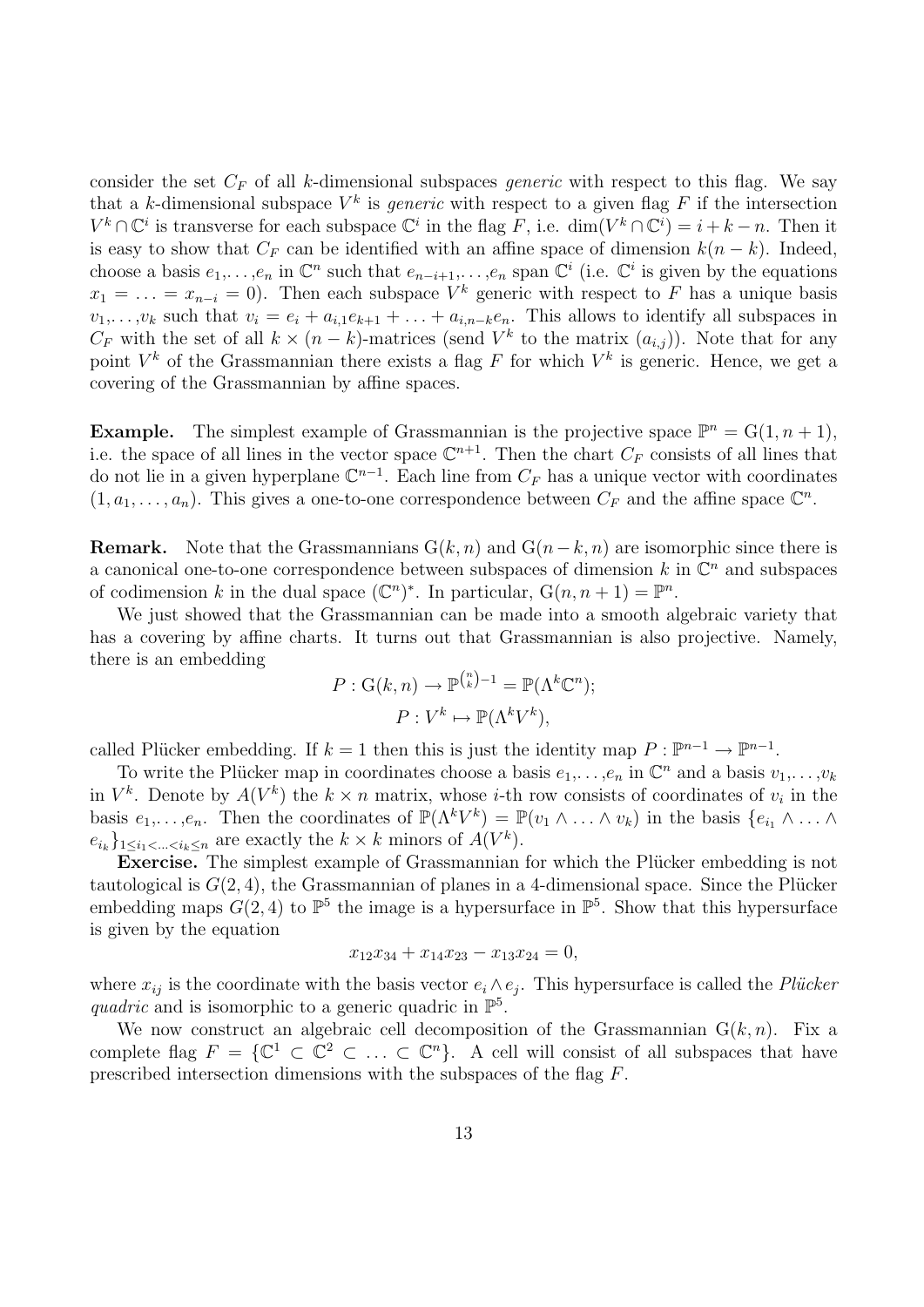DEFINITION OF SCHUBERT CELLS. Let  $d_1, d_2, \ldots, d_k$  be integers such that  $1 \leq d_1$  $\ldots < d_k \leq n$ . The *Schubert cell*  $C_F(d_1, \ldots, d_k)$  constructed using the flag F is a subset of the Grassmannian  $G(k, n)$  consisting of all subspaces  $V^k$  such that

$$
\dim(V^k \cap \mathbb{C}^j) = i \text{ iff } d_i \le j < d_{i+1}.
$$

I.e. the intersection dimensions  $\dim(V^k \cap \mathbb{C}^j)$  form the sequence

$$
(\underbrace{0,\ldots,0}_{d_1},\underbrace{1,\ldots,1}_{d_2-d_1},\ldots,\underbrace{k,\ldots,k}_{d_k-d_{k-1}}).
$$

Sometimes this sequence is used instead of the sequence  $d_1, \ldots, d_k$  in order to label the Schubert cell.

**Example.** We choose coordinates in  $\mathbb{C}^n$  so that the flag F consists of coordinate subspaces  $\mathbb{C}^i = \{x_1 = \ldots = x_{n-i+1} = 0\}.$ 

- The cell  $C_F(n-k+1,\ldots,n)$  is exactly the affine chart  $C_F$  considered above, so it is isomorphic to the affine space of dimension  $k(n - k)$ .
- The cell  $C_F(1,\ldots,k)$  consists of a single point, which is the space  $\mathbb{C}^k$ .
- The projective space  $\mathbb{P}^n = G(1, n+1)$  has  $n+1$  Schubert cells  $C_F(1), \ldots, C_F(n)$ . The cell  $C_F(i)$  consists of all lines that lie in  $\mathbb{C}^i$  but do not lie in  $\mathbb{C}^{i-1} \subset \mathbb{C}^i$ . Each such line has a unique basis vector with coordinates  $(0, \ldots, 0, 1, a_1, \ldots, a_i)$ . Hence,  $C_F(i)$  is isomorphic to the affine space of dimension i and we get the following cell decomposition for  $\mathbb{P}^n$ :

$$
\mathbb{P}^n = \mathbb{A}^n \sqcup \mathbb{A}^{n-1} \sqcup \ldots \sqcup \mathbb{A}^0
$$

• The Grassmannian G(2, 4) has 6 Schubert cells:  $C_F(3, 4) = \mathbb{A}^4$ ,  $C_F(2, 4) = \mathbb{A}^3$ ,  $C_F(1, 4) =$  $\mathbb{A}^2$ ,  $C_F(2,3) = \mathbb{A}^2$ ,  $C_F(1,3) = \mathbb{A}^1$ ,  $C_F(1,2) = \mathbb{A}^0$ . Each cell can be identified with an affine space in the same way as for projective spaces (by choosing a special basis in each plane in the cell). E.g. each plane in  $C_F(2, 4)$  has a unique basis of the form  $\{(1, a_1, 0, a_2), (0, 0, 1, a_3)\}\$ and hence is isomorphic to  $\mathbb{A}^3$ .

**Exercise.** Show that each Schubert cell  $C_F(d_1, \ldots, d_k)$  is isomorphic to an affine space of dimension  $(d_1 - 1) + (d_2 - 2) + \ldots + (d_k - k)$ .

In what follows, we will mostly deal with *Schubert cycles* rather than with Schubert cells. The Schubert cycle  $Z_F(d_1,\ldots,d_k)$  is the (Zariski) closure of the Schubert cell  $C_F(d_1,\ldots,d_k)$  in the Grassmannian  $G(k, n)$ . Each Schubert cycle is a closed subvariety of the Grassmannian. E.g. the Schubert cycles in  $\mathbb{P}^n$  are projective subspaces of dimensions  $0, 1, \ldots, n$ . In general, Schubert cycles are not smooth.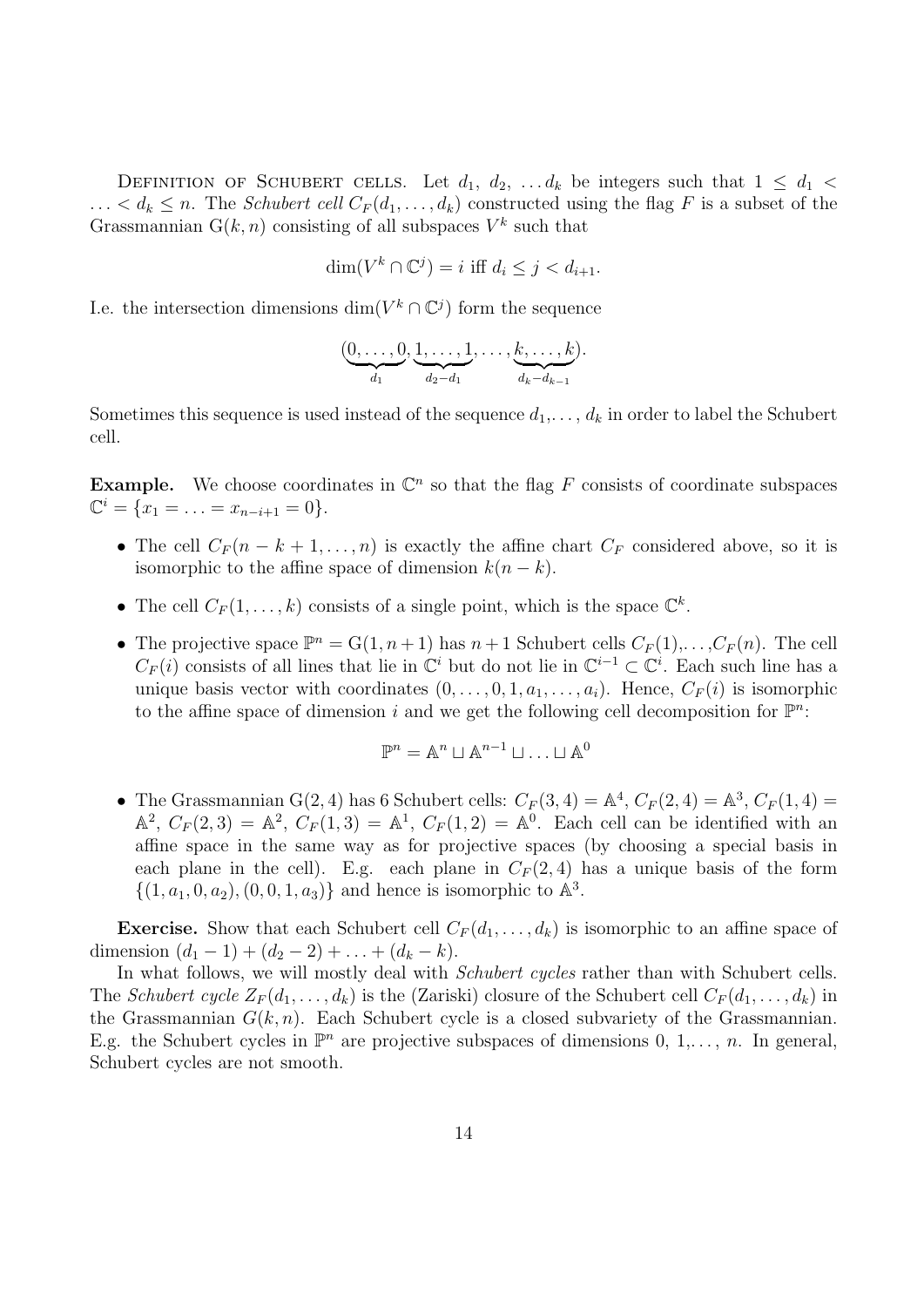Solution to the problem about 4 lines in a 3-space. The Grassmannian  $G(2, 4)$  can also be regarded as the set of all lines in  $\mathbb{P}^3$ . Choose a complete flag  $F = \{a \subset l \subset p \subset \mathbb{P}^3\}$ (i.e. a is a point, l is a line and p is a plane). Then the cell  $C_F(2, 4)$  consists of all lines not passing through the point  $a$ , not lying in the plane  $p$  but intersecting the line  $l$ . In particular, the Schubert cycle  $Z_F(2,4)$  consists of all lines in  $\mathbb{P}^3$  intersecting the line l. Note that  $Z_F(2,4)$ is a hypersurface in  $G(2,4)$ . It is easy to check that this hypersurface can be realized as a hyperplane section corresponding to the Plücker embedding.

The problem about 4 lines in  $\mathbb{P}^3$  reduces to the computation of the self-intersection index of the hypersurface  $Z_F(2,4)$ . Indeed, take 4 lines  $l_1$ ,  $l_2$ ,  $l_3$  and  $l_4$  in general position. Let  $\sigma_i$ be the hypersurface in  $G(2,4)$  consisting of all lines intersecting  $l_i$ . Then  $\sigma_1$ ,  $\sigma_2$ ,  $\sigma_3$  and  $\sigma_4$  are hyperplane sections in general position corresponding to the Plücker embedding. Hence, their intersection index is equal to the number of intersection points, which is exactly the number of lines intersecting 4 given lines. It remains to notice that the self-intersection index  $Z_F(2,4)^4$  is the same as the degree of  $G(2,4)$  in the Plücker embedding. The latter is equal to 2, since the image is a quadric.

This solution does not use Schubert's idea of degenerating 4 lines to some special position. A solution based on Schubert's idea requires a little more of intersection theory and will be given in the next section.

### 6 Intersection product and Chow ring

So far we only dealt with intersection indices of divisors. This is a partial case of *intersection* product of subvarieties of arbitrary dimension (in particular, their intersection is not necessarily a finite number of points). In this section, we briefly discuss how to define such a product in general and then consider an important example: the intersection product of two Schubert cycles in the Grassmannian  $G(k, n)$ . In the end of this section, we will justify Schubert's solution to the problem about 4 lines in a 3-space. For more details see [7], [6] and [5].

**Intersection product.** Let  $X$  be an algebraic variety of dimension  $n$ , and  $M$  and  $N$  two subvarieties of dimensions  $k_1$  and  $k_2$ , respectively. We no longer require that  $k_1 + k_2$  be equal to n. We want to define the *intersection product*  $M \cdot N$  as a subvariety in X of dimension  $k_1 + k_2 - n$ . As in the definition of the intersection index of divisors we put  $M \cdot N = M \cap N$ if M and N have transverse intersection. It remains to deal with the case when M and N do not intersect transversally.

As with divisors we can replace the subvariety  $M$  with another subvariety  $M'$  of the same dimension, which is *equivalent* to M. There are different notions of *equivalence* leading to different definitions of intersection product. Some of them are listed below. For simplicity we assume that  $X$  is smooth and  $M$  is irreducible.

• RATIONAL EQUIVALENCE: the subvarieties  $M$  and  $M'$  are *rationally* equivalent if there exists a subvariety N of dimension  $(\dim M + 1)$  containing both M and M' such that M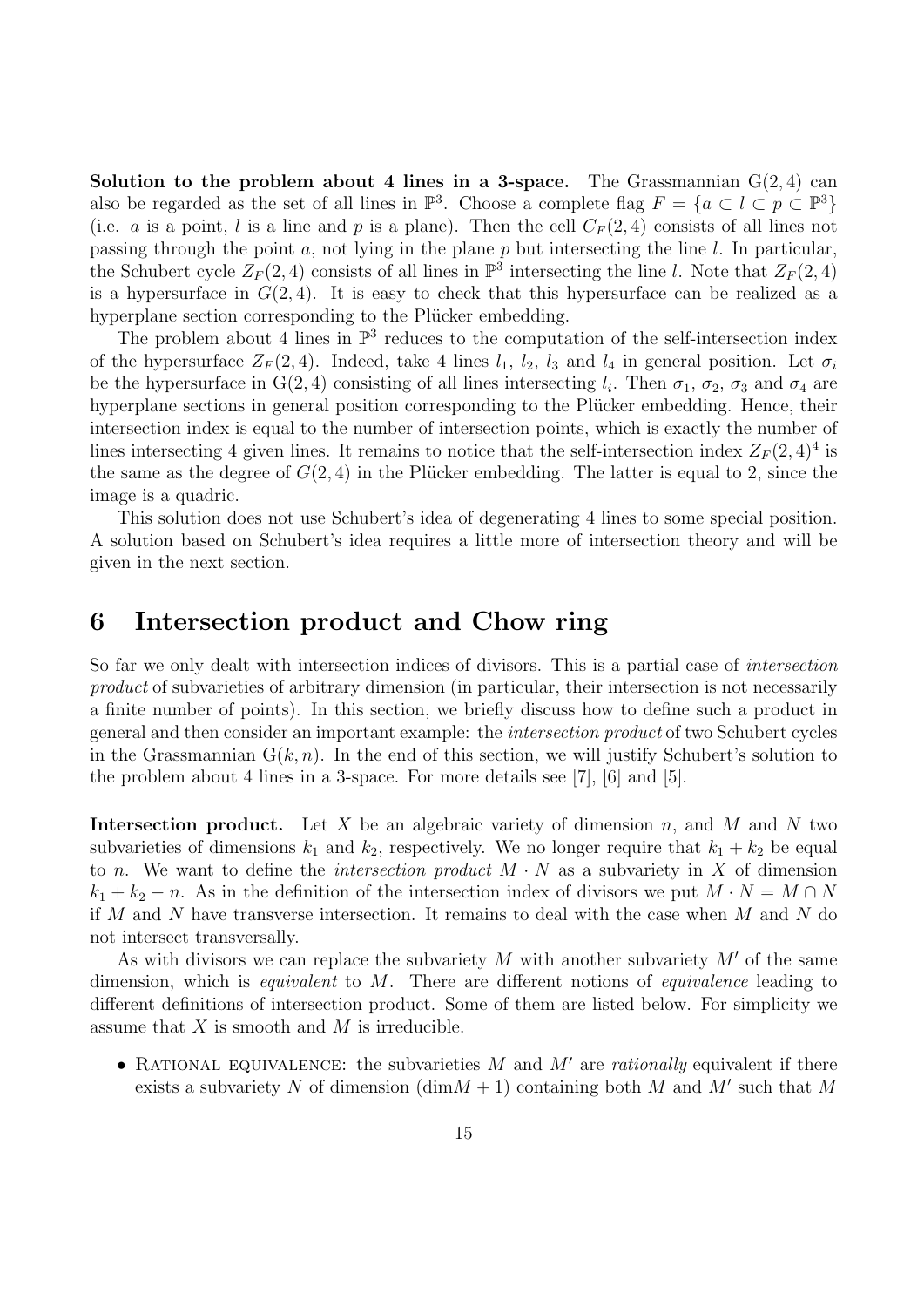and  $M'$  are rationally equivalent divisors in N.

- HOMOLOGICAL EQUIVALENCE: the subvarieties  $M$  and  $M'$  are *homologically* equivalent if their homology classes  $[M]$  and  $[M']$  in the homology group of X are the same. This definition depends on a choice of homology theory for  $X$ . When  $X$  is a compact smooth complex variety we take its De Rham (or singular, which is the same in this case) homology.
- NUMERICAL EQUIVALENCE: the subvarieties  $M$  and  $M'$  are numerically equivalent if for any subvariety N of complementary dimension the intersection indices  $M \cdot N$  and  $M' \cdot N$ are the same. In this definition, it is assumed that we already have some way to define intersection indices of subvarieties of complementary dimension. In particular different definitions of the intersection indices lead to different notions of numerical equivalence. We will discuss some examples below.

Note that the rational equivalence is finer than the homological equivalence, i.e. any two rationally equivalent subvarieties are also homologous (which is easy to show using the definition of rational equivalence).

Given an equivalence relation  $\sim$  one can define the groups  $A_i^{\sim}(X,\mathbb{Z})$  as the formal linear combinations of subvarieties of dimension  $i$  in  $X$  quotient by the equivalence relation. In the case of rational equivalence, the group  $A_i^{rat}(X, \mathbb{Z})$  is called the *i*-th *Chow group* of X and is sometimes denoted by  $CH_i(X)$ . In particular, the Chow group  $A^{rat}_{(\text{dim}X-1)}(X,\mathbb{Z})$  coincides with the Picard group of X.

#### Examples.

- Let X be the projective space  $\mathbb{CP}^n$ . Then  $A_i^{rat}(X) = A_i^{hom}(X) = \mathbb{Z}$  if  $0 \le i \le n$ .
- Let X be an elliptic curve over C. Then  $A_0^{rat}(X) = Pic(X) = X \oplus \mathbb{Z}$ , while  $A_0^{hom} = \mathbb{Z}$ since any two points on  $X$  are homologous.

In what follows we will use the notion of homological equivalence. Note that for the Grassmannians the notions of rational and homological equivalence coincide, i.e. the resulting groups  $A_*(G(d, n))$  of cycles are isomorphic. This is a corollary from a more general result about varieties with an algebraic cell decomposition (see [1]).

We now define the intersection product of two Schubert cycles  $Z(\mathbf{d})$  and  $Z(\mathbf{d}')$  in the homology  $H_*(G(d,n))$ . Here **d** and **d'** denote the collections  $(d_1, \ldots, d_k)$  and  $(d'_1, \ldots, d'_k)$ , respectively. There is a natural family of deformations for each Schubert cycle  $Z_F(d)$  given by the action of  $GL_n(\mathbb{C})$  on  $G(d, n)$ . Namely, replace the flag F (used to construct  $Z(d)$ ) with any other complete flag E. This yields a Schubert cycle  $Z_E(d)$  that is homologous to the initial Schubert cycle  $Z_F(d)$ . Take now two complete flags F and E in  $\mathbb{C}^n$ . Take the Schubert cycles  $Z_F(\mathbf{d})$  and  $Z_E(\mathbf{d}')$ . Then it is easy to show that for generic pairs of flags  $(F, E)$  the intersection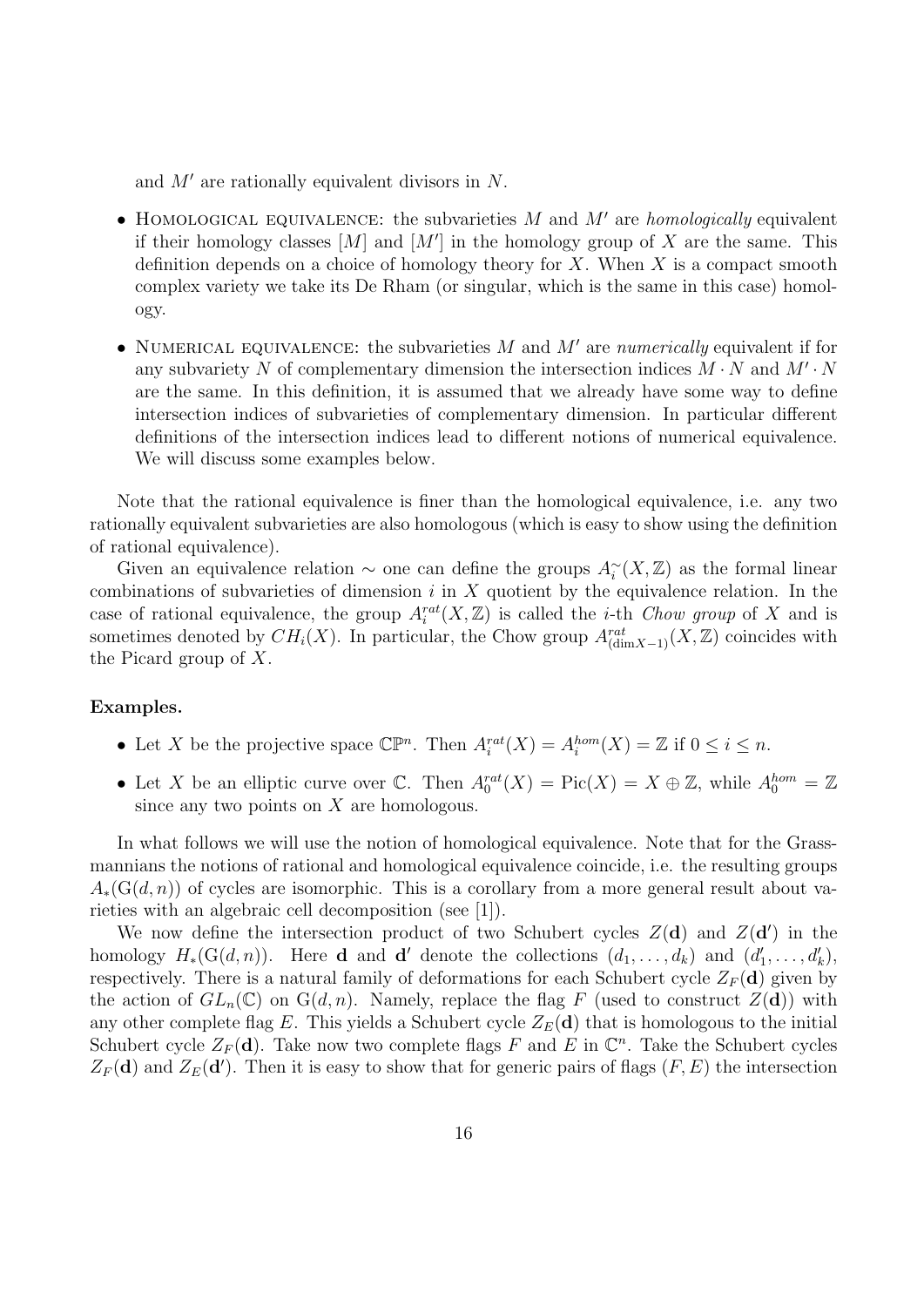$Z_F(d) \cap Z_E(d')$  is transverse, and hence its homology class does not depend on the choice of F and E.

We are now ready to formalize Schubert's idea of degenerating 4 lines to some special position. To compute the intersection index  $Z(2,4)^4$  we first find the intersection product  $Z(2, 4)^2$  as follows. Choose two complete flags  $F = \{a_1 \subset l_1 \subset p\}$  and  $E = \{a_2 \subset l_2 \subset p_2\}$  in  $\mathbb{P}^3$ with the property that the lines  $l_1$  and  $l_2$  intersect. Then set-theoretically  $Z_F(2,4) \cap Z_E(2,4)$ is the union of the Schubert cycle  $Z(2,3)$  (all lines in the plane of  $l_1$  and  $l_2$ ) and  $Z(1,4)$  (all lines passing through the intersection point  $l_1 \cap l_2$ ). It turns out that that the intersection in this case is multiplicity free (although the flags  $F$  and  $E$  are not generic with respect to each other). This is a manifestation of a more general principle: Schubert calculus is multiplicity free (see [4] for precise statements and proofs). We get that

$$
Z(2,4)^2 = Z(1,4) + Z(2,3).
$$

It is easy to compute that

$$
Z(1,4)^2 = 1
$$
,  $Z(2,3)^2 = 1$ ,  $Z(1,4)Z(2,3) = 0$ ,

thus getting the desired intersection index  $Z(2, 4)^4 = 2$ .

## References

- [1] Wm. Fulton, R. MacPherson, Fr. Sottile and Bernd Sturmfels, Intersection theory on spherical varieties, J. Alg. Geom., 4, (1995), pp. 181-193
- [2] PH. GRIFFITHS, J. HARRIS, *Principles of algebraic geometry*. Reprint of the 1978 original. Wiley Classics Library. John Wiley and Sons, Inc., New York, 1994
- [3] I. R. Shafarevich, Basic algebraic geometry. 1. Varieties in projective space. Second edition. Springer-Verlag, Berlin, 1994; Chapter on intersection indices
- [4] RAVI VAKIL, A geometric Littlewood-Richardson rule, (with an appendix joint with A. Knutson), Annals of Math. 164 (2006), 371-422.
- [5] Laurent Manivel, Symmetric functions, Schubert polynomials and degeneracy loci. Translated from the 1998 French original by John R. Swallow. SMF/AMS Texts and Monographs 6, American Mathematical Society, Providence, RI; Socit Mathmatique de France, Paris, 2001
- [6] S. KLEIMAN, The transversality of a general translate, Compositio Mathematica, 28 (1974), Fasc.3, 287–297
- [7] W. Fulton, Intersection theory, Second edition. Springer-Verlag, Berlin, 1998